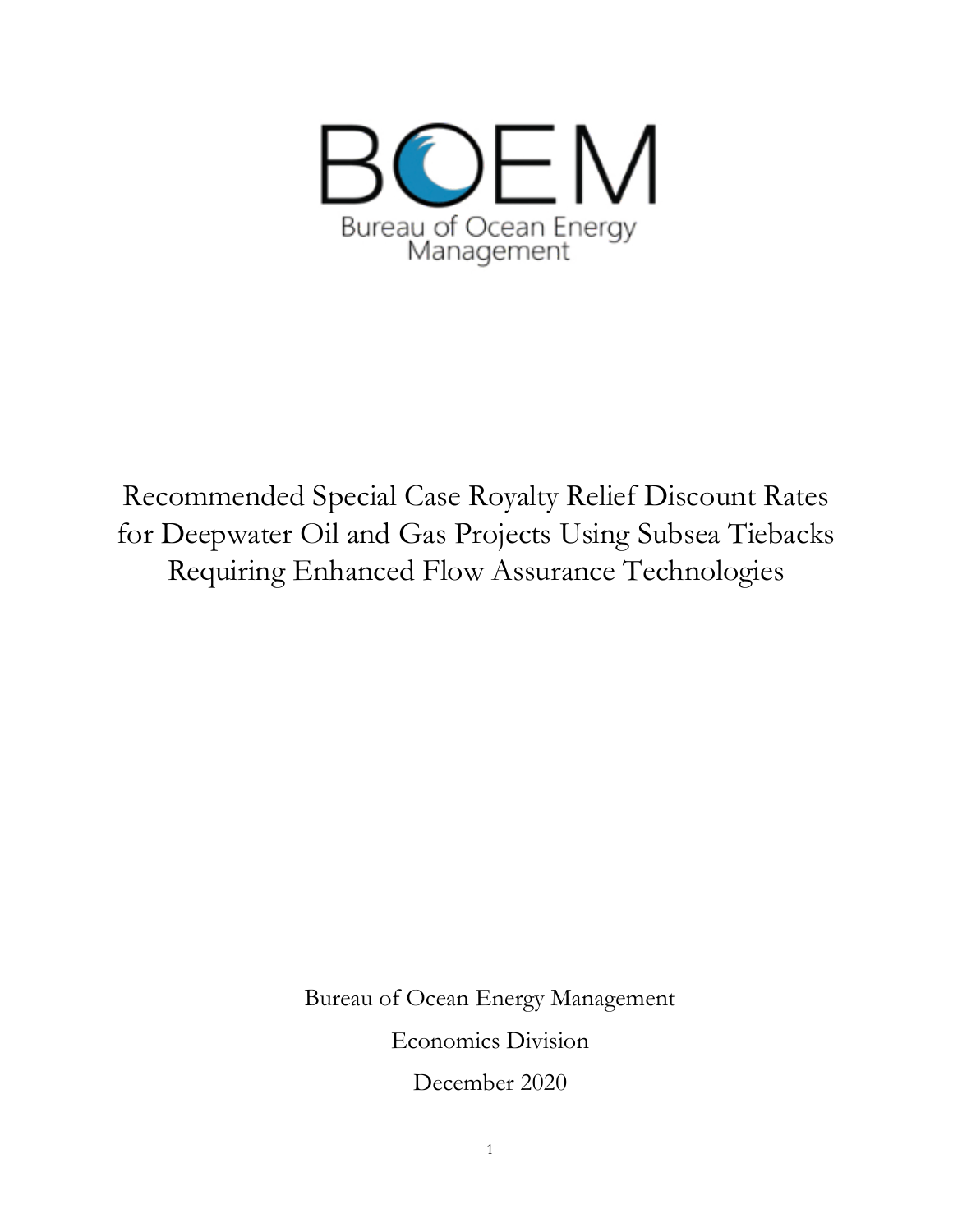# Table of Contents

| Section 1.2: Numerical Illustration of Discount Rates Impacting Net Present Value |  |
|-----------------------------------------------------------------------------------|--|
|                                                                                   |  |
|                                                                                   |  |
|                                                                                   |  |
|                                                                                   |  |
|                                                                                   |  |
|                                                                                   |  |
|                                                                                   |  |
|                                                                                   |  |
|                                                                                   |  |
|                                                                                   |  |
|                                                                                   |  |
|                                                                                   |  |
|                                                                                   |  |
|                                                                                   |  |
|                                                                                   |  |
|                                                                                   |  |
|                                                                                   |  |
|                                                                                   |  |

## Summary

In November 2019, the Bureau of Ocean Energy Management (BOEM) published a comprehensive report on the appropriate discount rates to use in Special Case Royalty Relief (SCRR) applications for Gulf of Mexico (GOM) shallow water oil and gas projects, *Recommended Discount Rates and Policies Regarding Special Case Royalty Relief for Oil and Gas Projects in Shallow Water* (BOEM 2019), hereafter referred to as the Shallow Water Recommended Discount Rate paper. Subsequently, the Bureau of Safety and Environmental Enforcement (BSEE) has turned its focus to GOM deepwater areas and the potential for stranded resources. Specifically, BSEE requested that BOEM evaluate resources that can be tied-back to existing infrastructure using subsea tieback technology requiring enhanced flow assurance technologies, such as subsea booster pumps, and recommend appropriate discount rates that could be applied to those projects needing special case royalty relief. Prior to this analysis,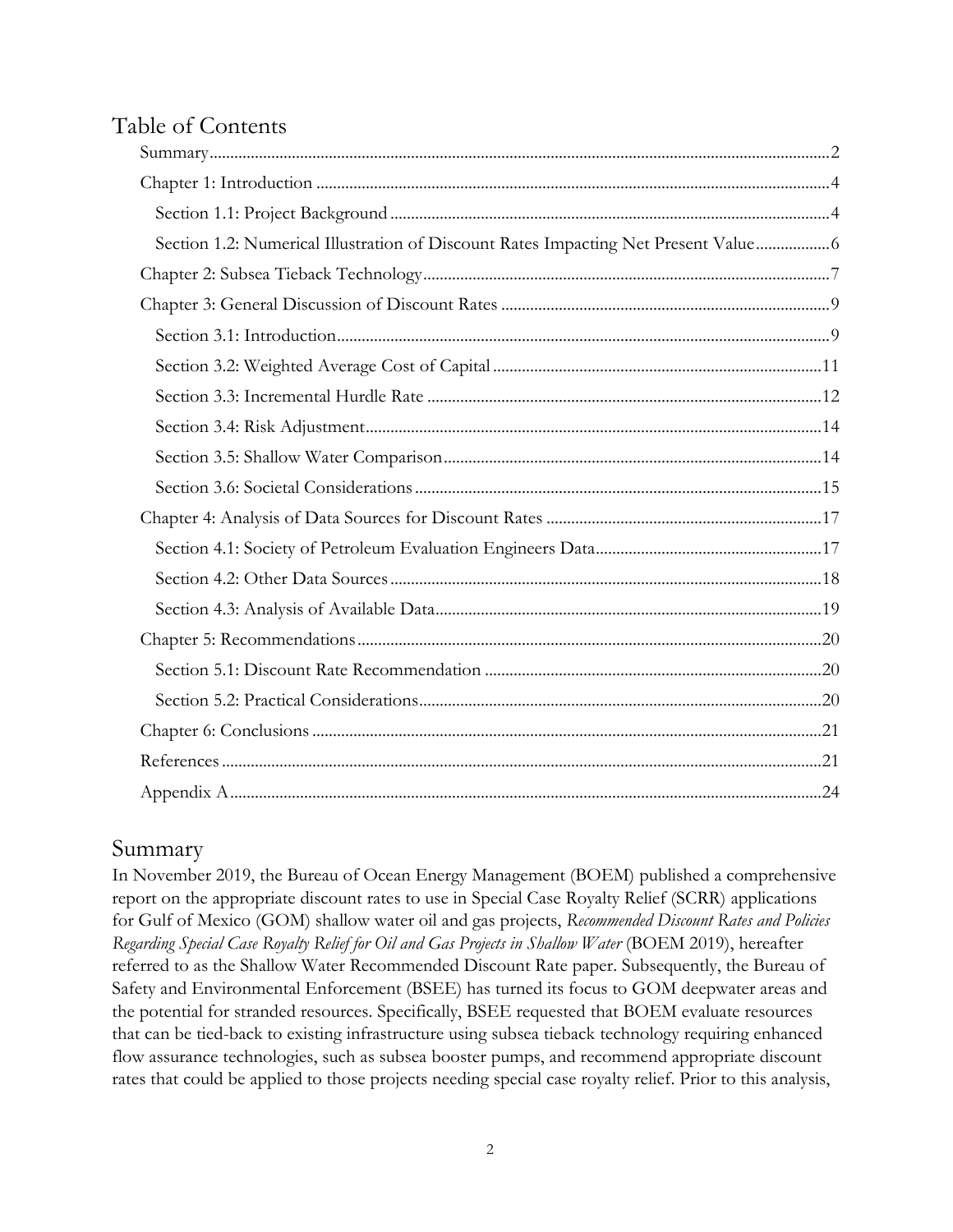the SCRR discount rate for GOM shallow water was a maximum of 25 percent, while the rate for all other GOM areas was 10-15 percent.<sup>1</sup>

The Outer Continental Shelf (OCS) Lands Act provides that the Secretary of the Interior may develop rules and regulations to provide for the conservation of OCS resources. An advantage that the deepwater GOM has over other international basins is the presence of existing infrastructure which facilitates the development of smaller fields through the use of subsea infrastructure that "ties back" to an existing facility. Subsea tiebacks have proven to be an important technology in the GOM, as they facilitate the development of marginal deepwater GOM resources that are potentially at risk of being stranded because their resource bases are too small to justify standalone infrastructure at current economic conditions. However, there are marginal resources that, given the distance and specific reservoir properties, cannot be tied back using traditional tieback methods and may require enhanced flow assurance solutions, such as subsea boosting, to allow for the tieback. This introduces additional complexities. To compensate for the added risks, developers will require a higher rate of return in order to move forward with these projects.

Further complicating the tieback of these marginal resources that may require enhanced flow assurance technology is the fact that many existing GOM production facilities are nearing the end of their permitted design life. While BSEE can extend the permitted life of facilities and their components as long as engineering and safety parameters are met, once infrastructure is removed, it is unlikely that similar infrastructure will be re-installed in the same location in the future because of the significant costs involved.

In this report, BOEM presents its research and recommendations regarding the appropriate discount rates to use when computing the net present value of cash flows within SCRR applications for deepwater subsea tiebacks requiring enhanced flow assurance technologies, as defined in Section 1.1. BOEM recommends that companies should self-report discount rates, but that BSEE should impose a 20 percent upper bound on reported discount rates for new deepwater oil and gas wells that connect to existing production facilities using subsea tieback configurations requiring enhanced flow assurance technologies. This recommendation was developed using preliminary guidance from BSEE regarding what projects would qualify for the higher discount rate. The requirements and evaluation of a project's qualifications for approval will ultimately be determined by BSEE. However, BOEM's evaluation sets the discount rate only for deepwater wells that will be tied back to an existing facility and require enhanced flow assurance technologies, and not other wells that may be associated with the project. This recommended discount rate policy would allow companies to earn appropriate rates of return for these technologically riskier projects while protecting the government's right to receive fair amounts of royalty payments.

 $\overline{a}$ <sup>1</sup> BOEM publishes the discount rate recommendations and other economic parameters on its website: [https://www.boem.gov/oil-gas-energy/energy-economics/royalty-relief/royalty-relief-information.](https://www.boem.gov/oil-gas-energy/energy-economics/royalty-relief/royalty-relief-information)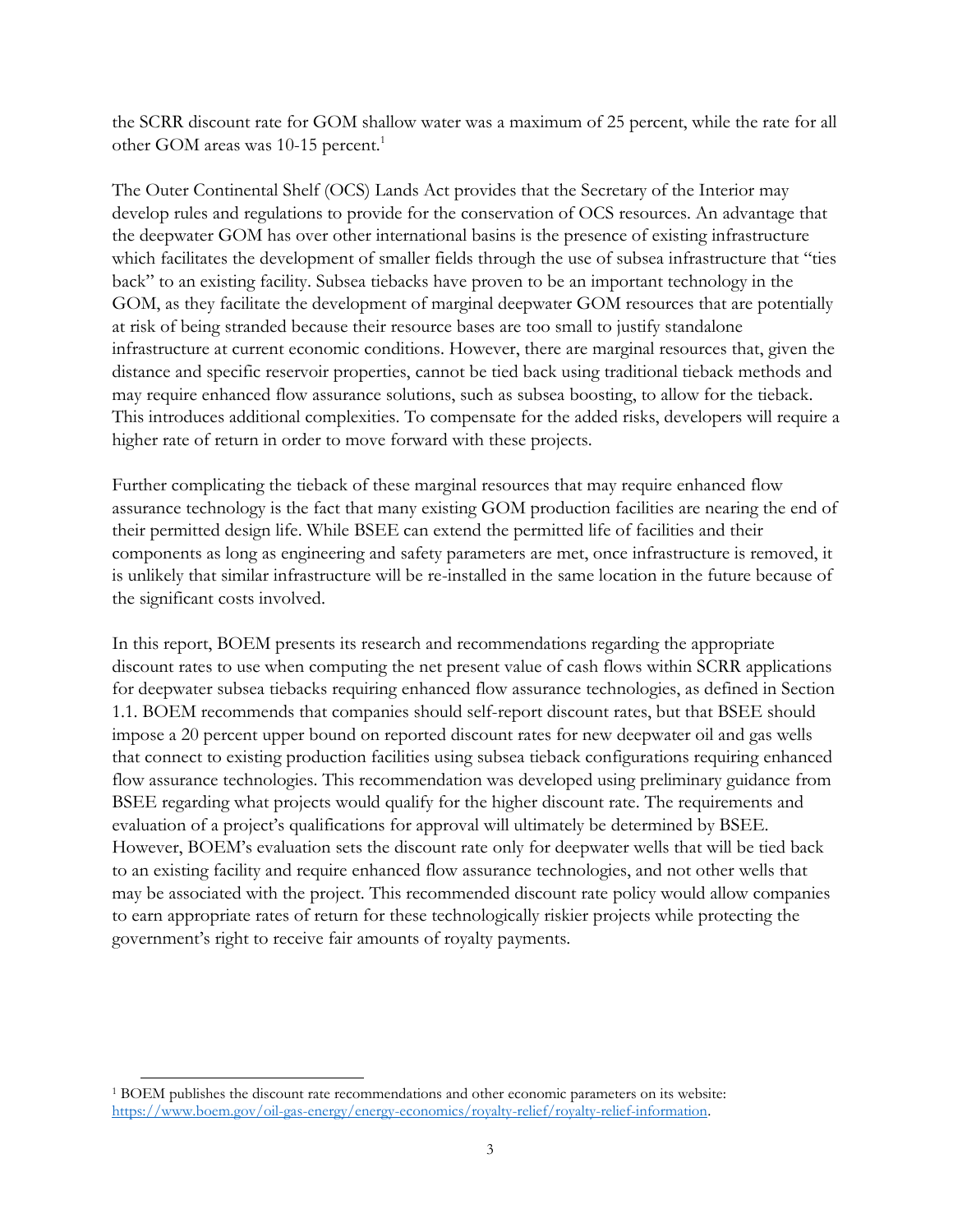# Chapter 1: Introduction

## Section 1.1: Project Background

BOEM sets royalty rates for oil and gas leases in federal waters. Fiscal terms are set on a sale-by-sale basis and have been adjusted over the years. Both shallow and deepwater leases have historically been issued with royalty rates of 12.5 percent, 16.67 percent, and 18.75 percent. For leases issued from sales held in years 1996 through 2000, Congress provided for royalty suspension volumes (i.e., specified volumes of royalty-free production) in the Deepwater Royalty Relief Act of 1995 for water depths 200 meters or deeper in order to encourage the growth of deepwater development in the GOM. In 2020, both GOM lease sales included a 12.5 percent royalty rate for leases in water depths less than 200 meters and an 18.75 percent royalty rate for leases in water depths of 200 meters or more.

Royalties help ensure the public receives a fair return for the development of OCS conventional energy resources. However, situations can arise in which companies are unwilling to develop certain oil and gas resources at the prevailing royalty rate because doing so would not yield a sufficient rate of return to be considered economic. In these situations, an operator may apply for certain types of royalty relief. <sup>2</sup> BSEE administers discretionary royalty relief programs using the economic parameters outlined by BOEM.<sup>3</sup>

Operators of existing leases may apply to BSEE to obtain SCRR under 30 CFR 203.80 for certain oil and gas development activities. When analyzing SCRR applications, an important consideration is the extent to which royalty relief would make the project viable by shifting it from being uneconomic while paying lease-stipulated royalties to economic with royalty relief. Therefore, reviews of SCRR applications generally include estimates of the profitability of the project with and without royalty relief. A key component of these determinations is an interest rate (or discount rate) used to compute the net present value (NPV) of expected cash inflows and outflows. A discount rate accounts for the time value of money, as well as the uncertainty associated with future cash flows. In general, the higher BSEE sets the discount rate, the more royalty relief would be required to make a particular project profitable. The appropriate discount rate should facilitate the development of oil and gas resources by recognizing the risks of a particular project and of stranding publicly-owned resources, while still providing fair market value to the government.

Significantly more exploration and development occurs in the federal deepwater GOM region than the shallow water region and, unlike in shallow water, significant resources remain in the GOM deepwater area and it remains attractive for bidding and exploration (IHS Markit 2018). However, smaller deepwater resources may not be profitable to develop. Even as technology improves, making these smaller resources accessible at lower costs, they are likely to be bypassed in favor of larger or more lucrative resources. Therefore, such marginal resources may remain stranded.

 $\overline{a}$ <sup>2</sup> More information regarding royalty relief programs is available at: [https://www.boem.gov/Royalty-Relief-](https://www.boem.gov/Royalty-Relief-Information/)[Information/](https://www.boem.gov/Royalty-Relief-Information/) (BOEM 2020).

<sup>3</sup> The royalty relief division of duties between BOEM and BSEE are described in the Royalty Relief Memorandum of Agreement, available at[: https://www.bsee.gov/sites/bsee.gov/files/interagency-agreements-mous](https://www.bsee.gov/sites/bsee.gov/files/interagency-agreements-mous-moas/deepwater/moa-2011-royalty-relief.pdf)[moas/deepwater/moa-2011-royalty-relief.pdf.](https://www.bsee.gov/sites/bsee.gov/files/interagency-agreements-mous-moas/deepwater/moa-2011-royalty-relief.pdf) The economic parameters are those referenced in footnote 1.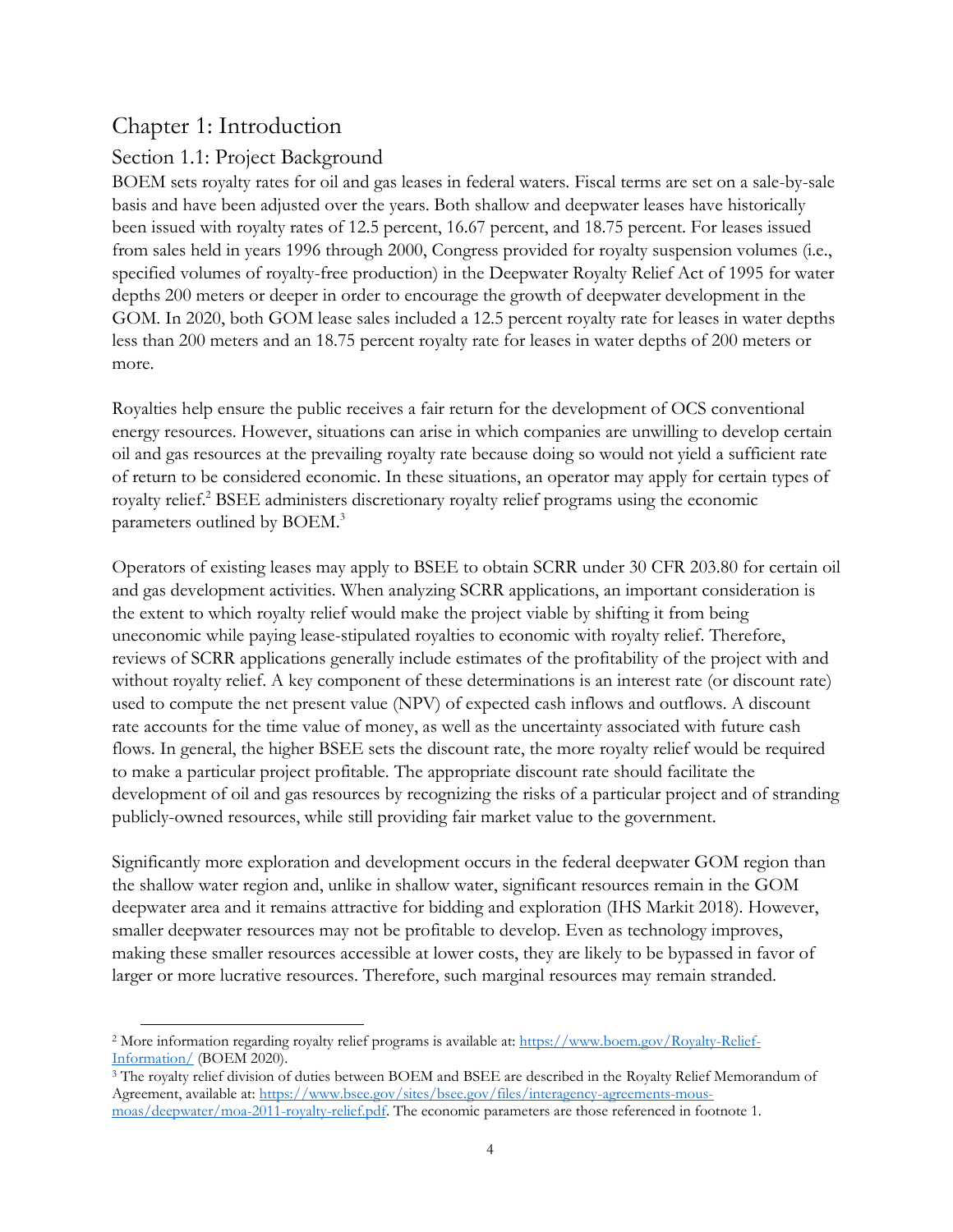To conserve deepwater marginal resources that would otherwise likely be stranded, as well as extend the useful life of existing GOM infrastructure with idled capacity, these resources can be tied back to existing facilities. However, given distances and specific reservoir properties, some of these subsea tiebacks may require enhanced flow assurance technologies. These complex systems entail risks, such as cost variability and the risk of operational problems, that increase with the tieback length. As such, a higher rate of return may be required to make these marginal projects economic.

BSEE asked BOEM to research the discount rate used in SCRR evaluations for projects including subsea tiebacks that require enhanced flow assurance technologies. In this context, a project would consist solely of any new deepwater development wells (project may also include exploratory wells) connected to an existing production facility using a subsea tieback requiring enhanced flow assurance technologies, even if, from the company's perspective, it was part of a larger, existing project. BSEE suggested that the SCRR program with the correct discount rate could be effective in preventing the stranding of resources, which is described in more detail in Section 3.6. (project may also include exploratory wellsor development)

More specifically, for the purposes of this analysis, "deepwater subsea tiebacks requiring enhanced flow assurance technologies" refer to connections of new wells to existing production facilities that meet the following criteria: (1) there is no closer facility to which the operator has access that can be efficiently utilized; (2) all wells in the project require subsea enhanced flow assurance technology for optimal recovery, as defined and verified by BSEE (for example, subsea pumping); (3) the subsea enhanced flow assurance technology must already be extant (e.g., it cannot be part of a research project); and (4) the water depth at the well location must be greater than 650 feet (200 meters), such that the well(s) must be in deepwater, but the host facility could, in theory, be located in shallow water. Throughout the remainder of this paper, the phrase "deepwater subsea tiebacks requiring enhanced flow assurance technologies" or "deepwater subsea tiebacks requiring EFAT" shall refer to this definition ("EFAT" being shorthand for "enhanced flow assurance technologies").

This paper provides BOEM's research, analyses, and recommendations regarding the appropriate discount rates to use when evaluating SCRR applications for deepwater subsea tiebacks requiring EFAT, as defined above:

- Section 1.2 shows how alternative discount rates can affect the NPV of an oil and gas project;
- Chapter 2 describes subsea tieback and flow assurance technology and how it can be used to address the unique challenges of each project;
- Chapter 3 provides a theoretical framework for determining and understanding the appropriate discount rate and then focuses the framework on the case of marginal resources accessed using deepwater subsea tiebacks requiring EFAT;
- Chapter 4 describes the available data regarding discount rates;
- Chapter 5 provides BOEM's analysis regarding the appropriate discount rate, with Section 5.1 outlining BOEM's recommendations and Section 5.2 describing important considerations for its implementation; and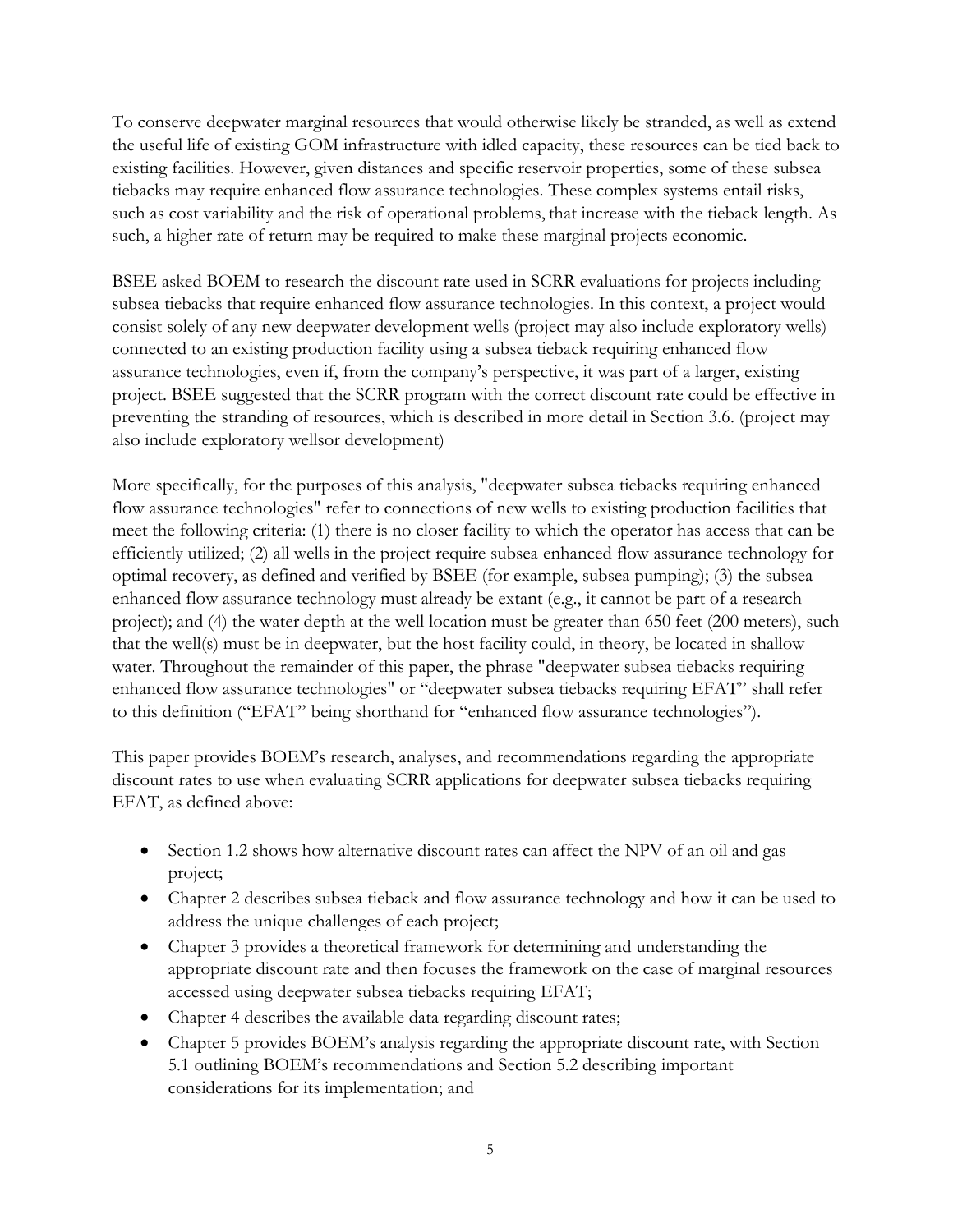Chapter 6 summarizes BOEM's findings and recommendations.

Section 1.2: Numerical Illustration of Discount Rates Impacting Net Present Value Discount rates have significant impacts on oil and gas project evaluations. This section presents a numerical example of how discount rates can affect profitability, which informs the analyses in subsequent sections.

$$
NPV = \sum_{t=1}^{T} \frac{Expected Cash Flows}{(1+DR)^t}
$$
 (Equation 1)

In Equation 1, NPV is computed by applying a discount rate (DR) to expected cash flows in each time period (t), and then summing the values for each time period. Figure 1 displays the NPV of a hypothetical 80 MMboe (million barrels of oil equivalent) deepwater subsea tieback project using discount rates ranging from 5-30 percent. As the discount rate increases, the NPV of a project decreases. Therefore, as higher discount rates are applied to cash flow analysis, more royalty relief would typically be required to change the project's NPV to zero. For the sample project in Figure 1, a five-percentage point change in the applied discount rate can change the project NPV by hundreds of millions of dollars, all else being equal. Though this 80 MMboe tieback represents a larger tieback, the results would be similar regardless of project size.



#### **Figure 1: Example Regarding Discount Rates and NPVs**

\*Royalty rate at 20 percent and 25 percent discount rates is the reduced royalty rate required to make this project economic (with an NPV of 0). With a 30 percent discount rate, this project is not economic with any amount of royalty relief.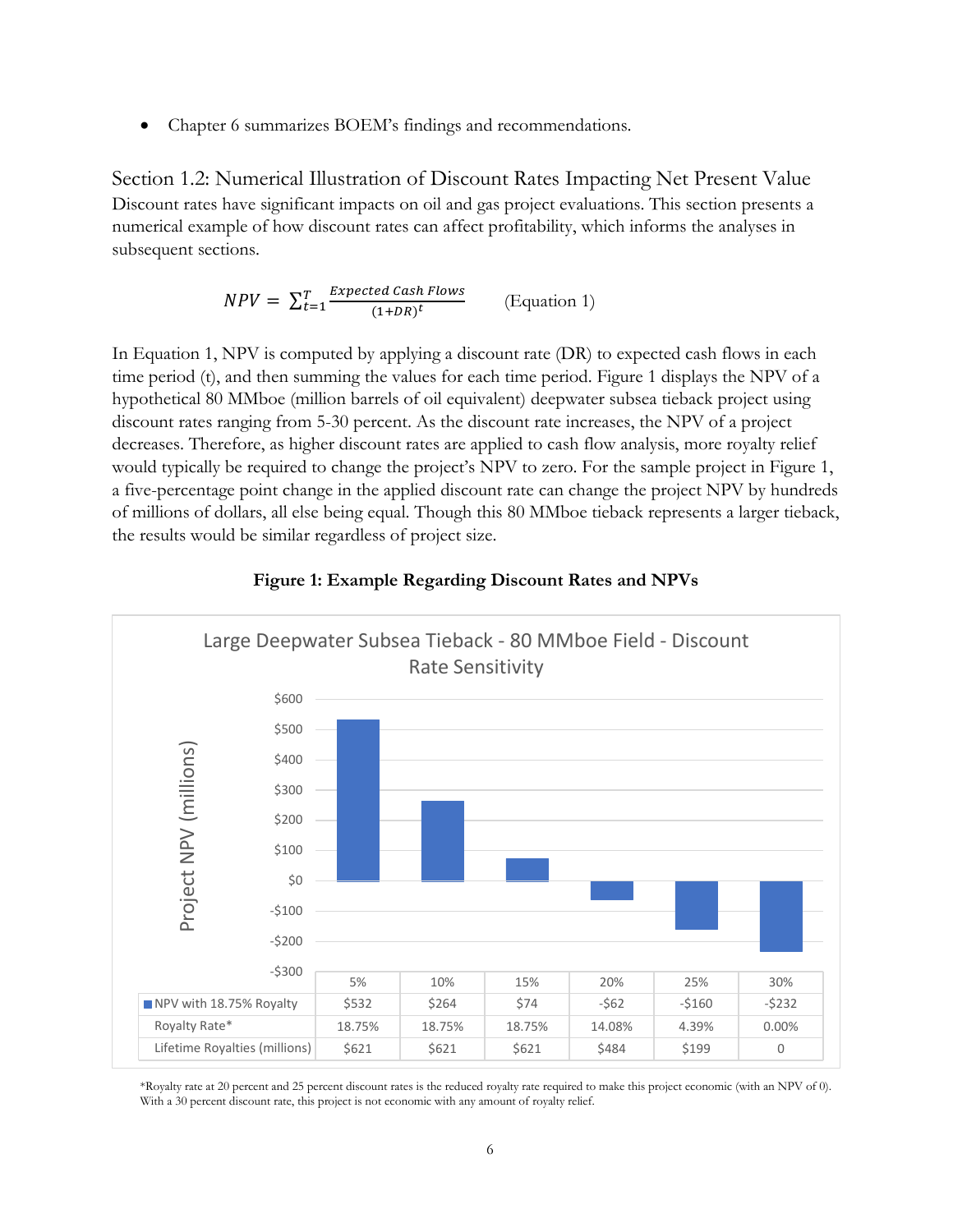Royalty relief is granted in the amount necessary to result in a project becoming economic, or more precisely, to have a zero NPV at the designated discount rate. A higher discount rate will generally reduce the NPV of an oil and gas project and require a larger amount of royalty relief to make the project economic. However, there is a limitation on the extent to which royalty relief can offset a negative NPV. At very high discount rates, reducing the royalty rate, even to zero percent, may not be sufficient to bring a project NPV to zero. For the hypothetical project in Figure 1, the project has a positive NPV at 5 percent, 10 percent, and 15 percent discount rates, making it ineligible for royalty relief by regulation. If a 20 percent or 25 percent discount rate is applied to the project with a royalty rate of 18.75 percent, the project would be uneconomic and would necessitate royalty relief. If the project were evaluated with a 20 percent discount rate and royalty relief were provided in the form of a reduced royalty, the royalty would be reduced to 14.08 percent, making the NPV zero. If it were evaluated with the 25 percent discount rate, the relief would be granted by reducing the royalty rate to 4.39 percent. At a 30 percent discount rate, a royalty rate of 0 percent would not be enough to make the project economic (with a 0 NPV). For this example, the hypothetical maximum discount rate that could be used to provide royalty relief to the project would be 27 percent, as it generates a zero NPV with a reduced royalty rate of 0 percent.

Given that revenue and expense forecasts provided by operators are verified by BSEE, royalty relief is provided in the precise amount required to change the NPV of a project from negative to zero NPV. This highlights the importance of applying an appropriate discount rate that allows BSEE to assess whether royalty relief is necessary and if so, to grant an amount of relief that allows a company to earn an appropriate rate of return (while protecting the government's right to receive fair market value from royalty payments). BOEM provides the discount rate as a range, or up to a maximum rate, so that companies can self-report the discount rate at which they would like their project evaluated.

## Chapter 2: Subsea Tieback Technology

Generally, a subsea tieback refers to an offshore oil and gas production system designed to move hydrocarbons produced from a subsea well or field of wells over some distance before being lifted to a central fixed or floating surface production facility. They are an alternative solution for gathering production, enabling operators to avoid additional satellite surface infrastructure. It is not a new approach; the first subsea wellhead in the GOM was installed in 1961. However, without additional subsea processing equipment, tieback distances are constrained because flow complications arise over longer distances as the hydrocarbons travel en route to the processing facility. This distance limitation can and has been overcome with additional subsea component technology and strategies. The ability to gather production over extended distances is an attractive strategy for developing discovered, but otherwise marginal, resources (i.e., those that do not meet the criteria for a standalone development), and extending the useful life of existing GOM infrastructure with idled capacity.

Installation and startup of these systems are generally more complicated than installation and startup of conventional facilities. All the components are on the seafloor, requiring service vessels with sufficient crane and ROV capabilities and operators with the relevant expertise. Because the components are generally less accessible once on the seafloor, they are engineered to be more robust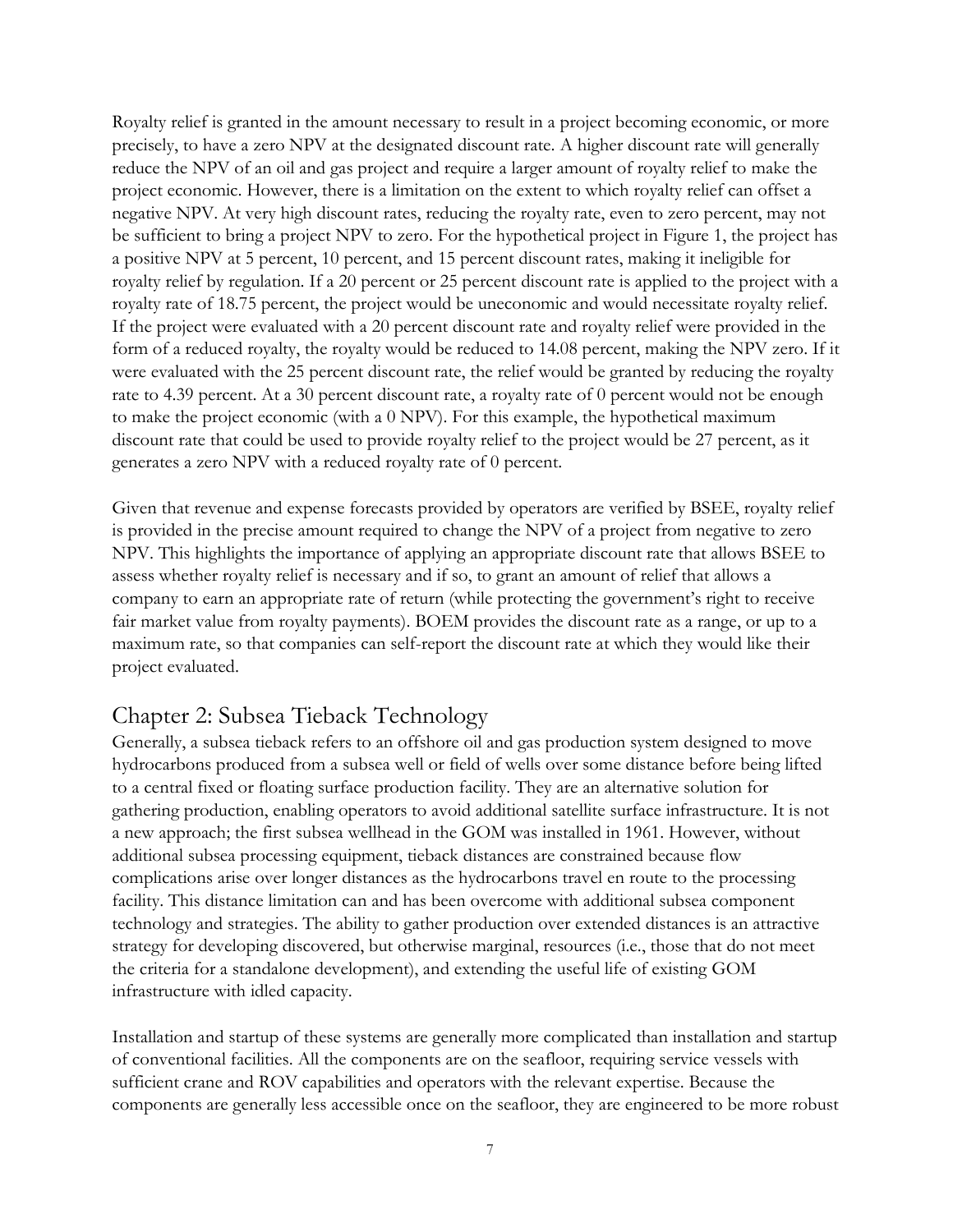and may be designed with modular components and production redundancies so that problems can be isolated and they can remain online in the event of a component failure. Other challenges, such as physical damage due to buckling and spanning for flowlines traversing varied topography over long distances, and infrastructure movement due to thermal cycling, can generally be mitigated in the design but must be monitored over time. Significant downtime can occur during installation or production if redesigned or replacement parts need to be engineered and fabricated. Once operational, the system should require minimal direct intervention, with the operator relying on remote monitoring and interaction with the various components.

Conventional tiebacks generally rely on the native reservoir pressure to produce the oil and gas back to the processing facility. Due to this reliance, the flow distance is physically limited; conventional tie-back distances are highly dependent on the specific properties of the reservoir and its fluids. Produced fluids are not a single homogeneous chemical composition, but a mixture of different hydrocarbon compounds with properties and phase behaviors that change at varying pressures and temperatures. At high reservoir pressures and temperatures, compounds that are normally solid at standard conditions flow as a liquid and those which are normally gaseous are dissolved into the hydrocarbon solution. After exiting the well, these hydrocarbons travel through the subsea flow line, and begin cooling as they are exposed to the low temperature environment of the sea floor. The result of this pressure and temperature decline can lead to changes in some of the hydrocarbon phases, which will often cause hydrate formation, wax deposits, or other solid deposits within the flow line. Shorter tieback distances are able to produce their fluids prior to significant formation of these deposits. However as distances increase, these complications along with multiphase fluid flow instability (aka, slugging) can introduce serious flow assurance challenges.

Industry has, in large part, developed technologies<sup>4</sup> and strategies to overcome these flow assurance challenges. Rather than a single approach, however, these solutions are engineered on a case-by-case basis and generally consist of a combination of technologies used in concert to solve the specific challenges the tieback system is presenting. Though not currently considered proven for use in the Gulf of Mexico, these technologies can include electrically-heated pipe and improved flow line insulation materials to improve thermal performance. Configuring the subsea lines and manifolds with looping capabilities can also be an effective strategy to maintain fluid flow in the system during a production shutdown. Despite these, chemical injection and improved pipeline scraping (aka, pigging) capabilities may still be necessary in some cases to preserve fluid flow. Ultimately, deploying subsea oil and gas separation (subsea processing) may be preferable, as it may address many of the fluid complications early in the production system, before they become an operational problem. However, this approach requires significant additional subsea components, including robust production-handling manifolds and fluid pumping and gas compression capabilities. The subsea system must also have reliable monitoring capabilities, so the operator can effectively manage the various system componentry. Additional considerations must also be given to the host infrastructure, which must be able to support the power, storage, and communication needs of these

 $\overline{a}$ 

<sup>4</sup> The technologies in this chapter are discussed generally and BSEE may or may not consider them proven for use in the United States. If BSEE chooses to implement a SCRR program for deepwater subsea tieback projects with EFAT, operators should defer to BSEE guidance that specifically outlines the acceptable technologies, strategies, and cost requirements necessary for a project to qualify.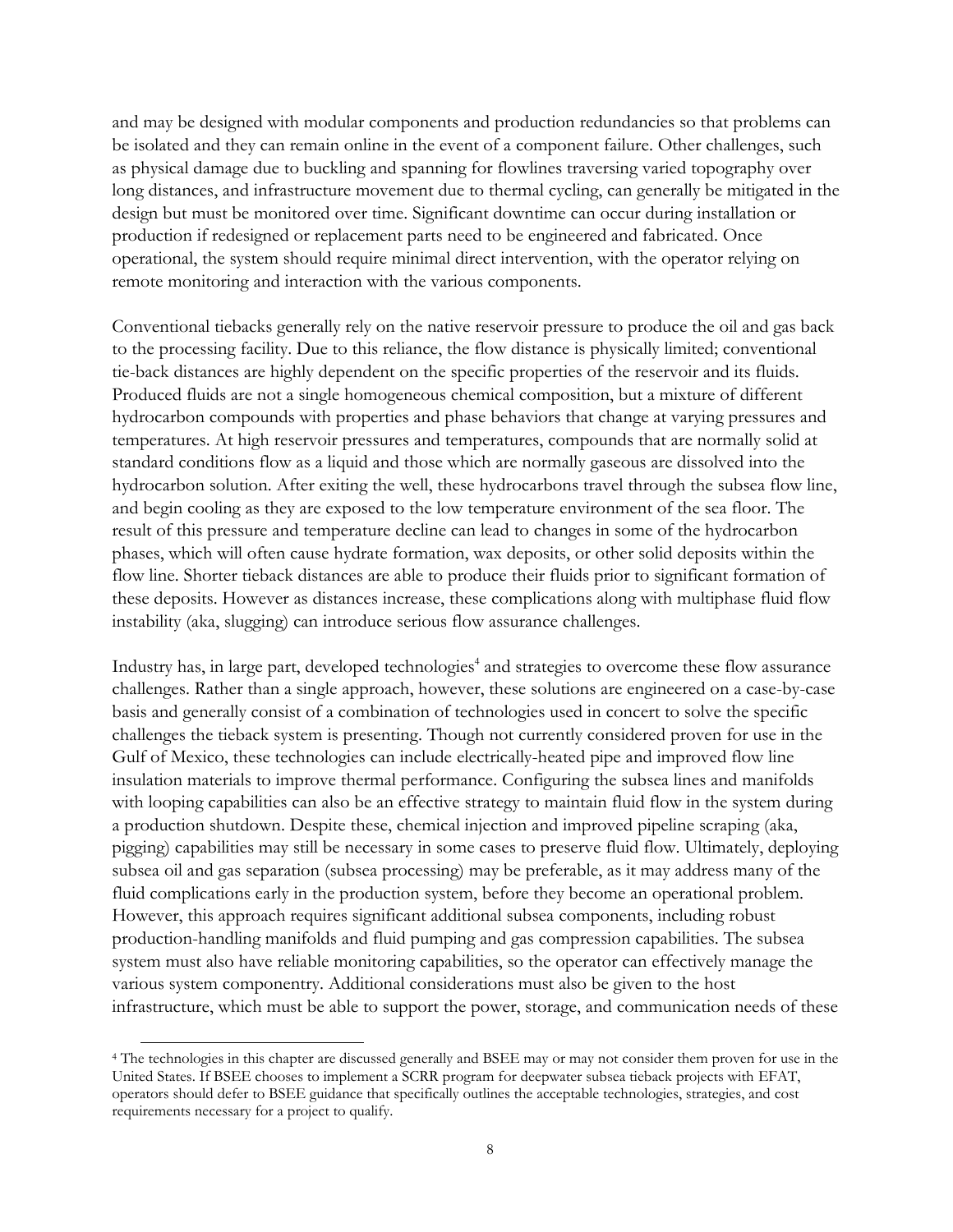system elements, particularly the electrical power requirements for any subsea gas compression and fluid pumping equipment, which can be significant. This becomes further complicated as distances and water depths cause those needs to grow.

Tieback projects which implement some or all these strategies may not be turnkey and could require additional fine-tuning to balance the multiple components of the system to stabilize production within a sustainable operational envelope. Additionally, the production fluid properties may change over time as the reservoir draws down, necessitating further adaptation. Finally, production shutdowns for any reason can cause their own challenges when trying to bring the system of cooled, static fluid back online.

Despite the complexity, subsea tieback systems can be a successful production solution where surface infrastructure is not desired, feasible, or economic. They are particularly attractive in the GOM, where significant areas can be reached from existing surface infrastructure with available capacity using these methods, thereby preventing the stranding of resources and extending the economic life of the surface facilities. Still, they require a thorough understanding of the reservoir fluid properties, and at longer distances require novel technological approaches to implement effectively. At these long distances, performance and reliability may be a source of technological risk and uncertainty for the operator.

# Chapter 3: General Discussion of Discount Rates

### Section 3.1: Introduction

This chapter provides a theoretical framework for determining and understanding the appropriate discount rates in the context of SCRR applications and describes how various risks faced by deepwater operators targeting marginal resources using subsea tiebacks requiring EFAT influence the discount rate necessary for a company to select a project.<sup>5</sup>

Businesses typically determine which projects to pursue by assessing the size and timing of expected cash inflows and outflows. The timing of cash flows is important because money received sooner is more valuable than money received later. In addition, the owners of businesses prefer certainty and seek to minimize risk regarding the size and timing of cash flows. As the cash flows from oil and gas projects are subject to numerous uncertainties, businesses need a framework for valuing these uncertain cash flows. A common framework is to use risk-adjusted discount rates (RADRs), which entails applying higher discount rates for riskier projects.<sup>6</sup>

 $RADR = WACC + IHR + RA$  (Equation 2)

<sup>5</sup> This paper generally refers to nominal discount rates, which do not remove expected inflation. One can convert nominal discount rates to real discount rates (which do remove expected inflation) as:

Real discount rate =  $[(1 + normal discount rate)/(1 + expected inflation rate)] -1$ 

 $\overline{a}$ 

<sup>(</sup>where all variables are entered as decimals).

<sup>6</sup> An alternate approach is to discount cash flows using a lower discount rate than in Equation 2, and to then to decrease the resultant net present value by a reserve adjustment factor (Society of Petroleum Evaluation Engineers 2020). There has also been some research regarding the use of option theory related to oil and gas projects, but these methods are not often used in practice (Dickens and Lohrenz 1996).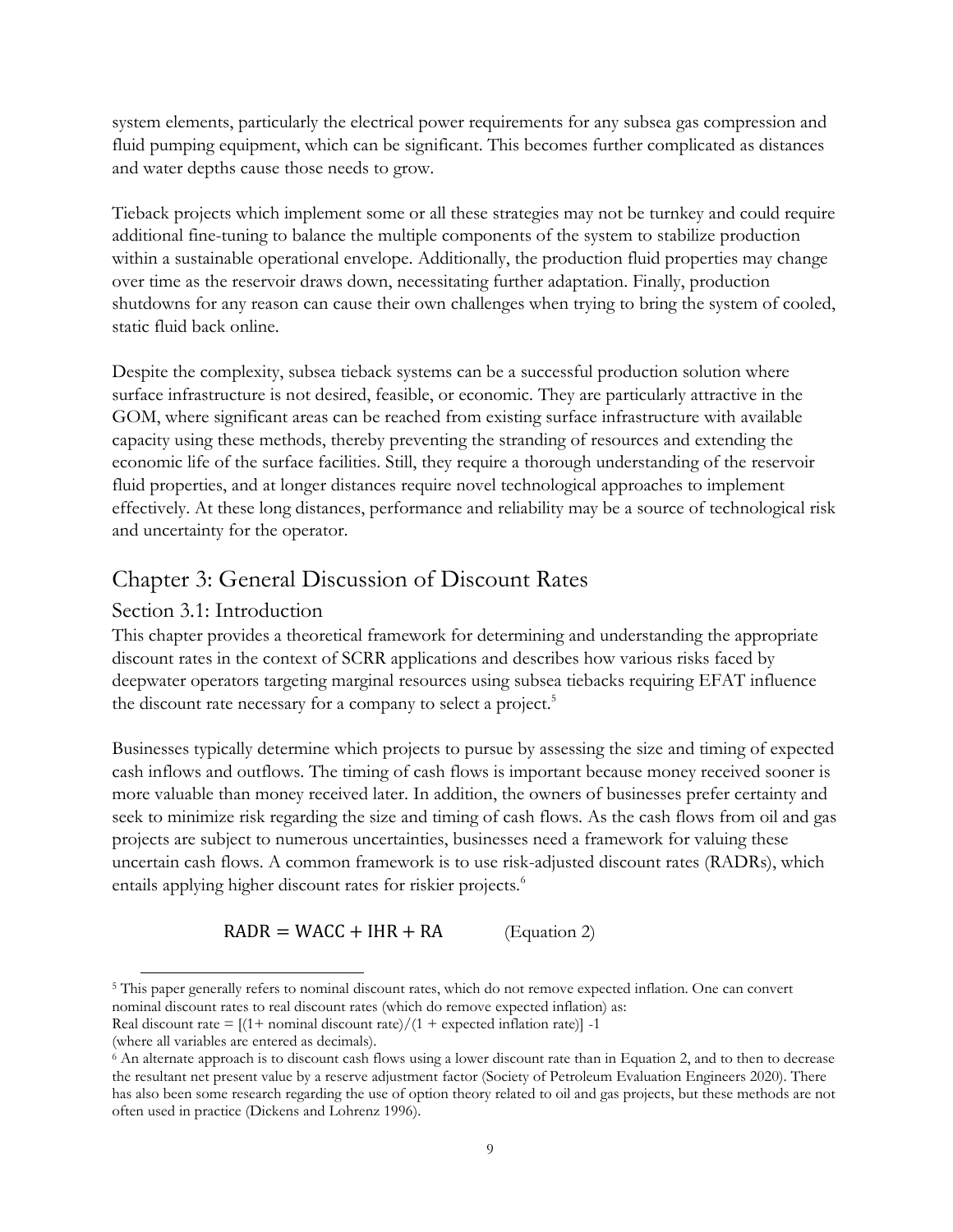Inkpen and Moffett (2011) decompose discount rates as shown in Equation 2, where:

- RADR: Risk-adjusted discount rate applied to expected cash flows
- WACC: Weighted average cost of capital
- IHR: Incremental hurdle rate
- RA: Risk adjustment

 $\overline{a}$ 

This equation shows that companies will expect to earn at least as much as their weighted average cost of debt and equity capital (WACC). In addition, if companies have multiple profitable investment opportunities (and a limited budget), they will require more than the WACC in order to pursue an average-risk project, which is referred to as the incremental hurdle rate (IHR). Finally, a project, particularly one for which royalty relief would be requested, likely faces additional risks compared to a company's average project. These risk adjustments are project specific, but in general, the probability of profit for any marginal project is more sensitive to variable deviations (such as resource size and prices) from their expected values. This is true for marginal deepwater projects using subsea tiebacks requiring EFAT, as well as other marginal projects.

Additionally, as discussed in Chapter 2, the greater complexity associated with deepwater subsea tiebacks requiring EFAT makes performance and reliability greater sources of risk for operators and these risks generally increase with the tieback length. As a result, marginal resources developed using deepwater subsea tiebacks requiring EFAT will be subject to additional risks due to the technical and economic complexities that require the use of enhanced flow assurance technology in conjunction with subsea tiebacks. Therefore, businesses will likely require a higher discount rate to compensate for these risks.

Figure 2 presents a hypothetical example from Inkpen and Moffett (2011) regarding the components of a risk-adjusted discount rate. In this example, an oil and gas company is analyzing the profitability of a particular project. The company is financed by 75 percent equity and 25 percent debt. If the cost of equity is 12 percent, the cost of debt is 8 percent, and the corporate tax rate is 40 percent, the weighted average cost of capital of these funding streams is 10.2 percent (see Section 3.2 for more information).<sup>7</sup> Due to competing investment projects, this company has an average incremental hurdle rate of 3 percent (and a total corporate hurdle rate of 13.2 percent). Finally, the particular project under consideration is riskier than the company's average project, so the company adds a 3 percent percent risk premium. This yields a total project discount rate of 16.2 percent. Therefore, this company will use a discount rate of 16.2 percent to compute the net present value of cash flows from this project.

<sup>7</sup> The current corporate tax rate is 21%. If this 21% corporate tax rate were applied to the example in Figure 2 (and assuming other variables did not change), the WACC would equal 10.58% (and the project discount rate would equal 16.58%). The WACC would increase because there would be less of a tax shield associated with debt financing (see Section 3.2).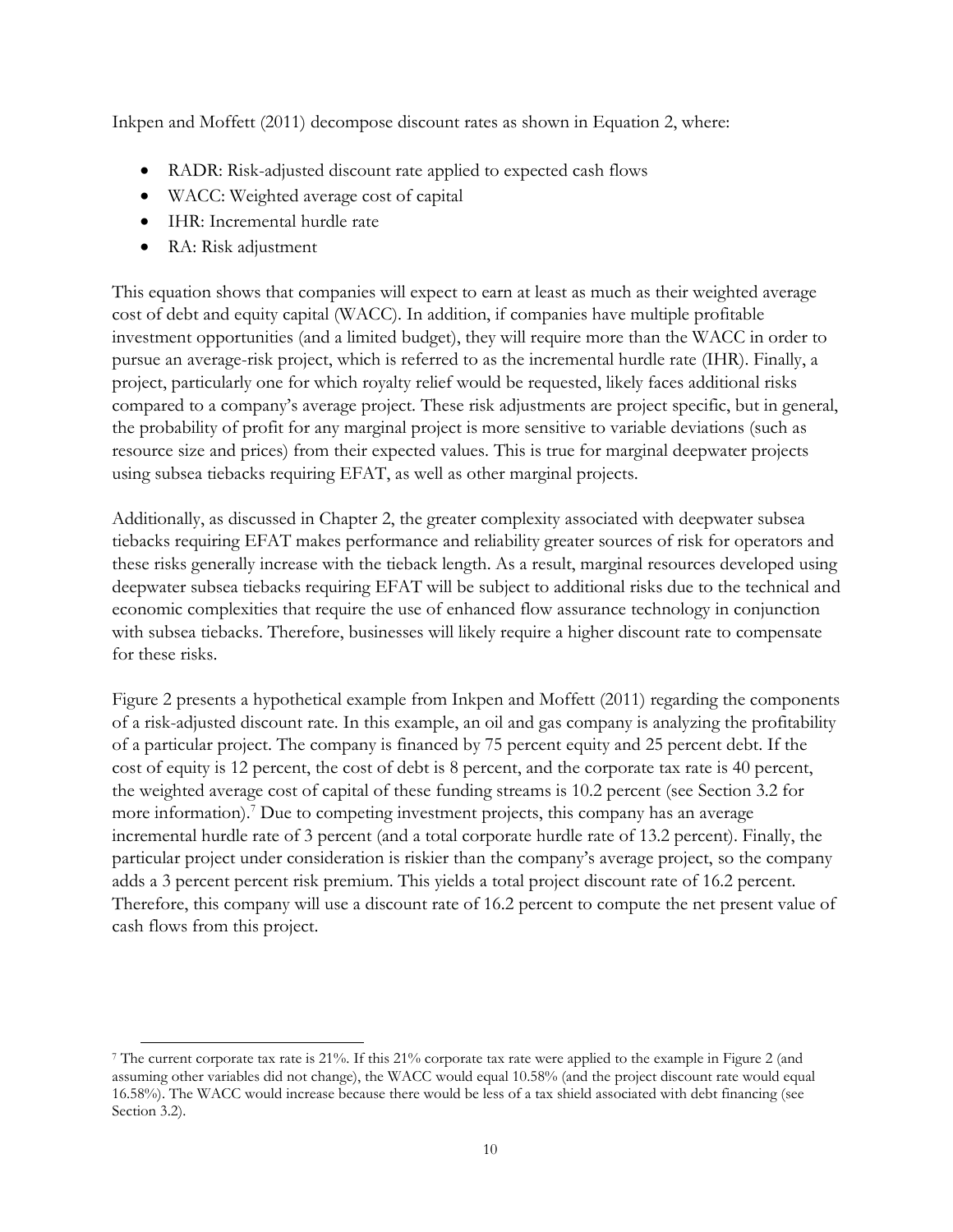

#### **Figure 2: Components of a Risk-Adjusted Discount Rate**

Source:Inkpen and Moffett (2011)

### Section 3.2: Weighted Average Cost of Capital

The first component in the RADR is the weighted average cost of a company's debt and equity financing, the WACC. A company expects to earn at least the weighted average cost of its debt and equity financing in order to undertake the project. In this circumstance, the project would be low risk (i.e., no RA) and, potentially, one of very few available to the firm if a project's RADR is composed solely of the WACC (i.e., no IHR).

$$
WACC = \left(\frac{E}{V}\right)R_E + \left(\frac{D}{V}\right)R_D(1 - T_C)
$$
 (Equation 3)

Equation 3 is the formula for the WACC (Corporate Finance Institute 2019), where:

- E: Market value of total equity
- D: Market value of total debt
- V=E+D (the total market value of debt and equity combined)
- $\bullet$  RE: Cost of equity
- $\bullet$   $RD$ : Cost of debt
- TC: Corporate income tax rate

As discussed in the Shallow Water Recommended Discount Rate paper (BOEM 2019), the first part of Equation 3 is the portion of a company's cost of capital represented by required returns on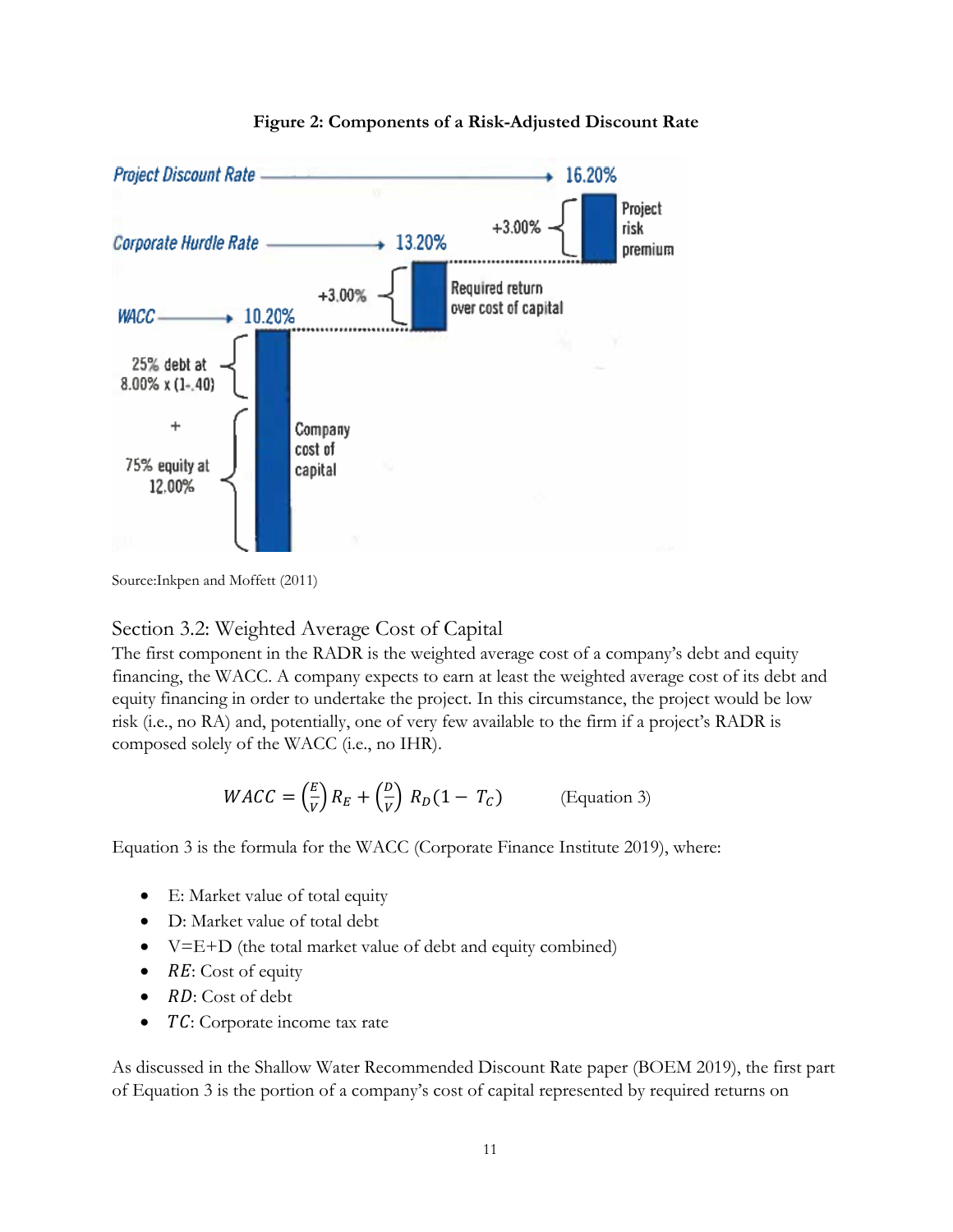equity. In particular, equity investors will require a rate of return commensurate with a company's collective risk profile. There are numerous risks associated with oil and gas projects, such as price volatility, uncertainty regarding resources, and variability of input costs. Since investors often can diversify their equity holdings, a common assumption is that equity investors will only receive compensation for risks that cannot be eliminated through diversification.<sup>8</sup> However, given the numerous sources of uncertainty for oil and gas companies, as well as the interdependence between energy markets and the broader economy, many of the risks cannot be diversified away.

The second part of Equation 3 represents the cost of debt financing (since debt interest payments are tax deductible, one considers the after-tax cost of debt financing). One can roughly think of the cost of debt as the sum of a risk-free interest rate, often approximated by the interest rate on a U.S. Treasury bond or bill, plus a premium to compensate lenders for the possibility that some or all of a loan may not be paid back on schedule. U.S. Treasury yields have been low in recent years. However, given the various risks associated with oil and gas development, lenders often require a sizable risk premium.

Both of these components within the WACC equation are different for deepwater subsea projects with flow assurance issues than they are for shallow water projects. First, in regards to the return on equity, companies undertaking deepwater subsea tieback projects requiring EFAT are publicly-held companies, which gives them a greater ability to diversify their risks than companies operating in the shallow water GOM. Therefore, the required return on equity capital for deepwater oil and gas firms is not expected to be as high as for shallow water oil and gas firms.

Similarly, for the second part of the equation, it is likely that companies operating in shallow water have a greater cost of capital due to the riskier nature of shallow prospects, and these smaller-sized companies generally possess less equity, more debt, and fewer assets in their portfolios. This is less likely to be true, however, for larger firms operating in deepwater. Firms that operate in the deepwater GOM are generally large conglomerates with a significant amount of capital, booked reserves, or tangible assets. So, again, one would expect this portion of the WACC to be lower for deepwater companies than for shallow water companies.

### Section 3.3: Incremental Hurdle Rate

 $\overline{a}$ 

At any point in time, oil and gas companies are likely considering several potential projects. The minimum requirement for these projects is that they yield a return that is greater than (or equal to) the WACC, assuming there are no risk adjustments necessary. However, in many cases, a company will have multiple profitable projects under consideration. A company may be able to obtain additional funding to pursue more or all of these projects, but to the extent a company is unable or unwilling to do this, the company will apply a framework for deciding which projects to pursue. In the context of understanding discount rates, an appropriate framework is an incremental hurdle rate that represents the rate of return above the WACC that would induce a company to undertake a particular project relative to other projects. This incremental hurdle rate will thus vary through time

<sup>8</sup> This is the core assumption of the Capital Asset Pricing Model, a widely-used framework for determining required rates of return (Sharpe 1964). Other theories of asset prices incorporate additional factors in their models, such as a company's size and the ratio of a company's book equity to its market equity (Fama and French 1993).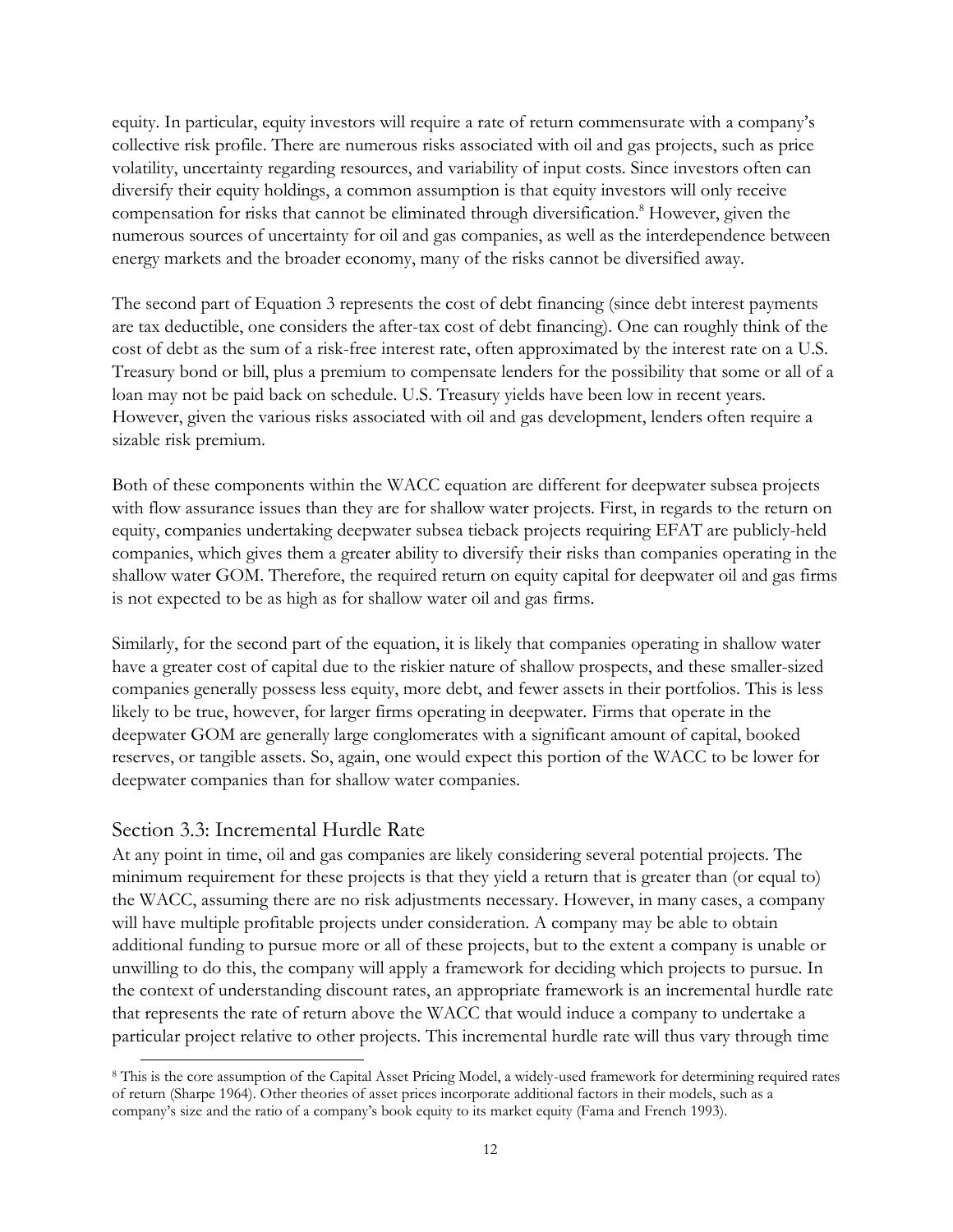given market conditions. For example, given the current low price environment, it is likely that firms have fewer profitable investment projects available to them than they would in a high price environment. It is even possible that some firms may not be willing to take on new projects until prices go up, relying instead on the production of existing projects. Therefore, all else being equal, the incremental hurdle rate will be lower given the low prices currently prevailing because there would be fewer profitable alternatives available.

In practice, many factors may influence oil and gas investment decisions. For example, the size of the project (and the resulting overall profits earned) will be an important factor. Marginal deepwater projects are, by definition, expected to be smaller than other deepwater projects and thus may not be as lucrative, particularly if the projects are mutually exclusive.<sup>9</sup> It is possible that some marginal deepwater projects may never prove profitable enough to induce investment when there are so many other larger or more lucrative resources available in deepwater. Therefore, all else being equal, an average company will require a higher rate of return for a marginal deepwater project. However, the size of the oil and gas company may also affect its incremental hurdle rate. In particular, large companies may require a higher incremental hurdle rate than smaller companies because large companies have more (and larger) investment options. This has resulted in a trend of major oil and gas companies leaving the shallow water GOM to focus on larger projects such as those in the deepwater GOM or elsewhere in the world that offer more potential upside. This further supports the possibility of the large firms that primarily operate in the deepwater GOM permanently bypassing marginal deepwater projects in favor of larger, more profitable projects.

Companies may also choose projects that recover their costs more quickly than other projects. In general, deepwater projects recover their costs more slowly than both shallow water projects and onshore projects, putting them at a relative disadvantage. On the other hand, spillover effects from a particular project to other future projects can influence development decisions. For example, pursuing a particular oil and gas project could position a company to pursue similar or nearby projects in the future through cost efficiencies or technological improvements. Subsea tieback technology is at the cutting edge of innovation in the offshore oil and gas industry. As subsea technology continues to mature, it will allow firms to access resources further from existing host facilities, and more efficiently and inexpensively at any given distance. Additionally, existing subsea tieback structures could potentially be used as part of tiebacks to future wells. In some cases, this could make subsea tieback projects, potentially even deepwater subsea tiebacks requiring EFAT that involve (or are expected to involve, in the case of exploratory wells) marginal resources, more attractive relative to other projects.

Given the various factors discussed above, the extent to which a marginal deepwater project requires a higher or lower incremental hurdle rate than other projects will depend on the unique cirumstances of each project/company combination.

 $\overline{a}$ 

<sup>9</sup> Although, it is possible that some projects expected to be marginal that initially require exploratory wells could instead be larger and more profitable than original anticipated. This cannot be known ex ante, however, only ex post.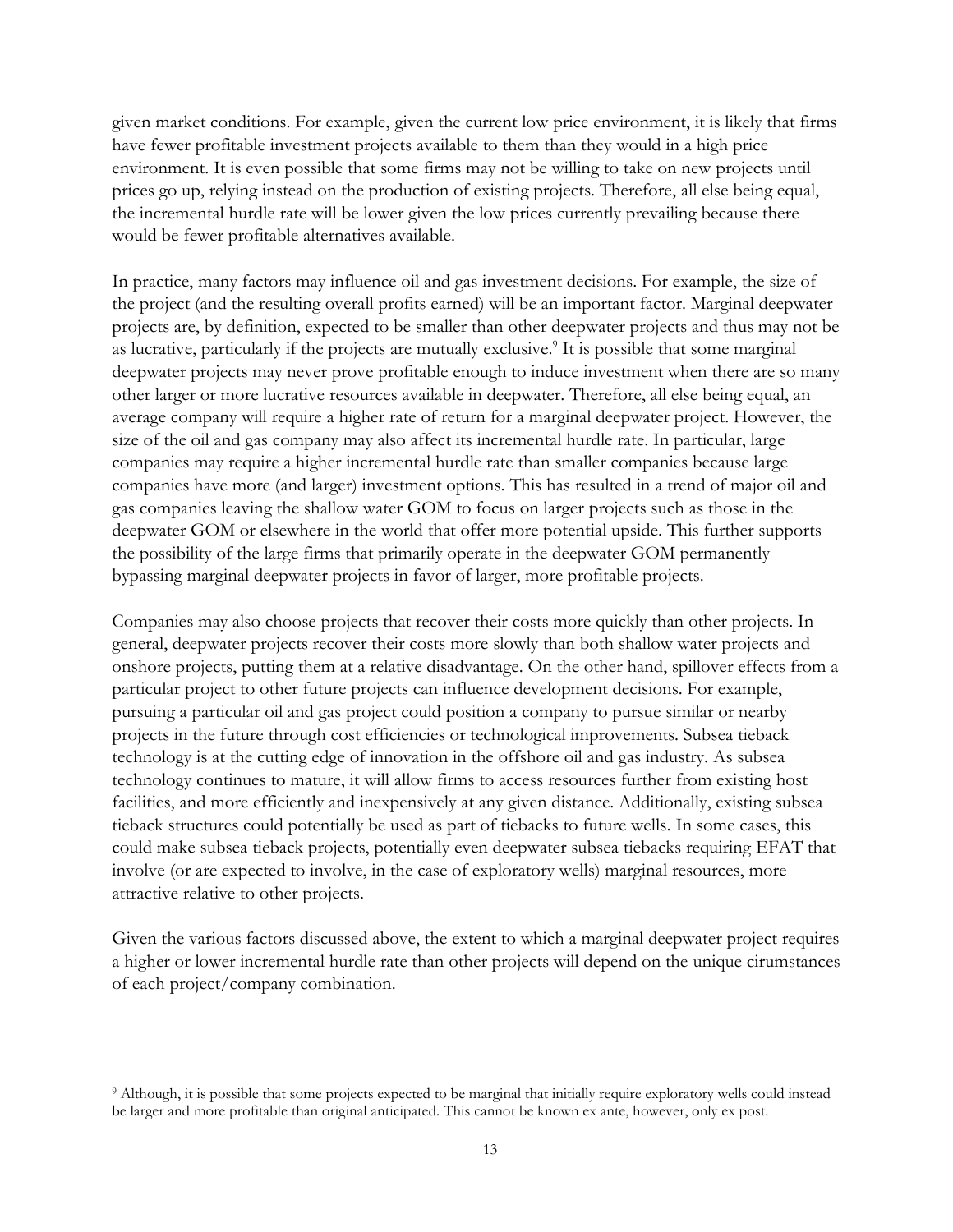### Section 3.4: Risk Adjustment

The discount rate for SCRR applications should account for the risks associated with deepwater subsea tiebacks requiring EFAT. Projects that would potentially qualify for royalty relief are, by definition, only marginally economic or uneconomic (due to some combination of limited oil and gas resources and high production costs). Therefore, the likelihood that these projects will be profitable is sensitive to any deviations of economic variables (such as market prices, discovered resources, and development costs) from their projected values.

The risk adjustment considers the uncertainty of the oil and gas resource characteristics, including the size, quality, and costs of extraction. The risk adjustment for deepwater subsea tiebacks requiring EFAT should account for the fact that the marginal resources will require expensive technologies to provide the necessary flow assurance back to host facilities. It should also account for the potential complexity of subsea tieback systems. Compared to shallow water with its small remaining resources, the potential upside to developing a deepwater project is greater. However, the requirements and conditions of the SCRR application process will prevent excessive royalty relief (i.e., more than is truly necessary to make a project economic) from being provided in that event.

Finally, there is an inherent risk with deepwater subsea tiebacks requiring EFAT that increases with length. As discussed in Chapter 2, subsea tiebacks are complex systems that can increase performance and reliability risks, particularly over longer distances. The longer the tieback, the greater the length along which a problem could occur, such as an object damaging the installation. Similarly, greater length increases the risks associated with maintaining flow and the demands on host infrastructure. Additionally, although individual components of a subsea system may be modular, the overall subsea tieback system may be less flexible, particularly more complex systems. System complexity is itself driven, in part, by subsea tieback length. Therefore, when something goes wrong with a deepwater subsea tieback requiring EFAT, there may not be an alternative method to access the production well, increasing the impact of any unscheduled downtime. And, because the equipment is installed primarily on the sea floor, addressing problems can be more difficult and costly.

In summary, the discount rate for deepwater subsea tiebacks requiring EFAT should be adjusted upwards compared to other deepwater projects to account for these risks, yet should be lower than for shallow water projects. The comparisons with shallow water projects have been touched on throughout this section but will be tied together in Section 3.5.

### Section 3.5: Shallow Water Comparison

The material presented so far has supported raising the SCRR discount rate for deepwater subsea tiebacks requiring EFAT above the current level for deepwater in general. However, it has also clearly indicated that the appropriate discount rate for deepwater subsea tiebacks requiring EFAT should be lower than the 25 percent rate set for shallow water in the Shallow Water Recommended Discount Rate paper (BOEM 2019).

The type of company operating in shallow water is fundamentally different from deepwater and these differences lead to a different WACC. Companies operating in shallow water differ from those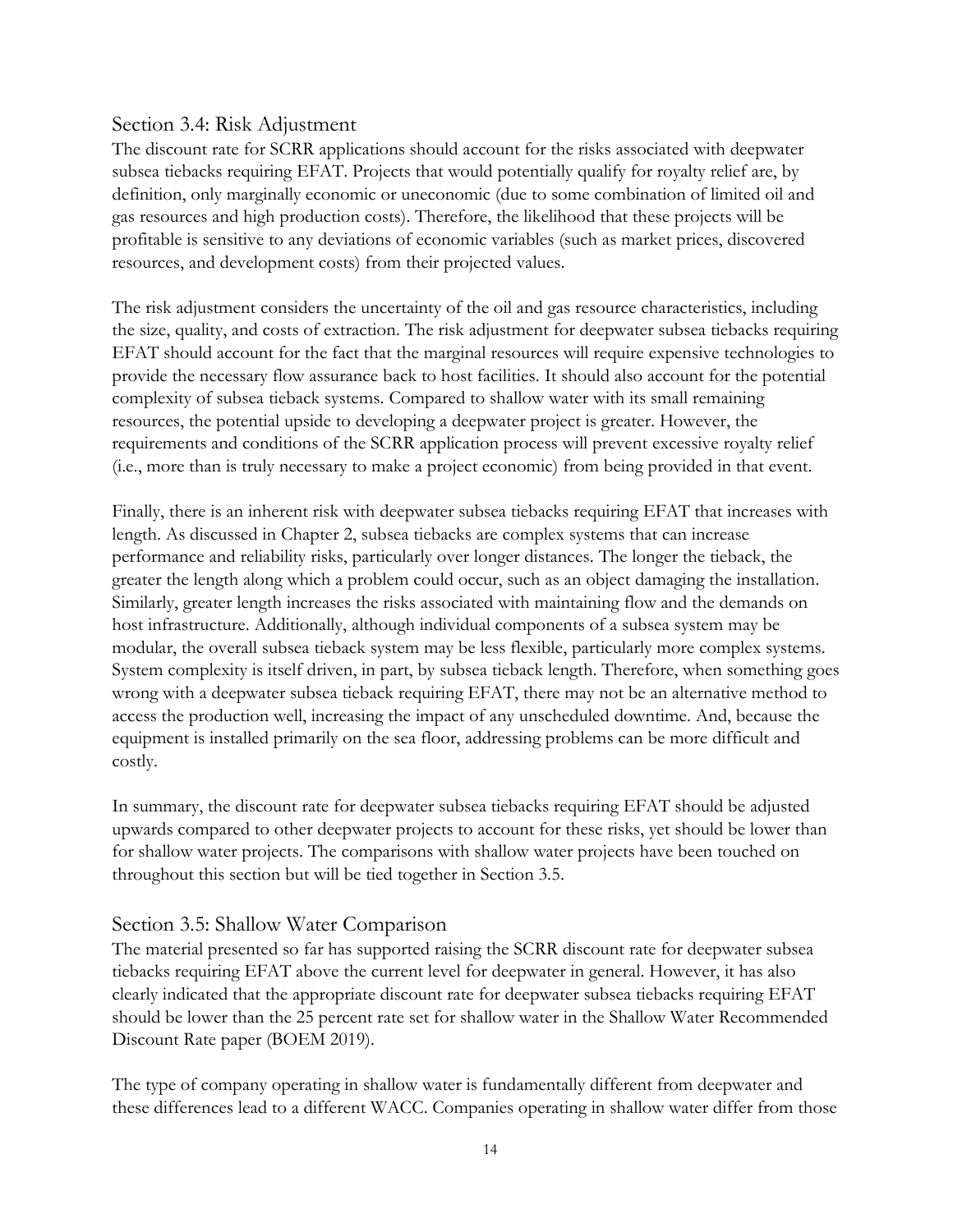operating in deepwater in two key ways: (1) they tend to be privately-held; and (2) they tend to be significantly smaller. Smaller companies generally possess less equity, more debt, and fewer assets in their portfolios and privately-owned companies are less able to diversify their risks. Both of the factors increase the WACC—(1) requires the return on equity to be higher and (2) requires the return on debt to be higher. Therefore, companies in shallow water require both portions of WACC return to be higher than deepwater firms.

There are competing influences on the IHR. It is possible that marginal deepwater resources may be somewhat more desirable when considering multiple projects than a marginal shallow water project, which has virtually no probability of a large upside return. On the other hand, deepwater projects recover their costs more slowly than shallow water projects and that is generally less desirable to companies. Therefore, it is not entirely clear whether the IHR for deepwater subsea tiebacks requiring EFAT would be significantly different than for shallow water.

The probability of profit due to size of the resource also sets the two types of projects apart, as reflected in the risk adjustment. The probability of profit for a marginal project is sensitive to deviations of variables from their expected values (for example, resource size) regardless of whether the project is in the shallow water GOM or a deepwater GOM project using subsea tiebacks requiring EFAT. However, the possibility of a field being small is much higher in the more mature shallow water GOM, resulting in a higher risk-adjusted discount rate for shallow water than for deepwater subsea tiebacks requiring EFAT.

Based on this, BOEM can conclude that although the SCRR discount rate for deepwater subsea tiebacks requiring EFAT should be raised above the current 10-15 percent level, it should not be as high as the 25 percent rate for shallow water, based on the lower value for the WACC and RA portion of the RADR at minimum. This general understanding is carried into the next Chapter where the available data is presented and discussed.

#### Section 3.6: Societal Considerations

The analysis of discount rates in prior sections focused on discount rates used by oil and gas companies when making investment decisions. This is appropriate because companies ultimately determine whether to pursue certain projects, and because federal policy regarding this issue has typically focused on the extent to which royalty payments (and the resulting royalty relief) determine whether a project is economic to pursue. However, as discussed in the Shallow Water Recommended Discount Rate paper (BOEM 2019), when considering policy decisions, it is appropriate to consider the costs and benefits of policy options from the perspective of society as a whole. In the analysis of discount rates, a societal viewpoint highlights the effects of oil and gas industry decisions on other actors in the economy. A societal viewpoint also highlights the risks of setting the discount rate too high or too low.

When an oil and gas company undertakes a discounted cash flow analysis in its decision-making process, it does not incorporate numerous effects on society as a whole. Some of these effects are beneficial, such as increased government revenues, lower energy prices, less dependence on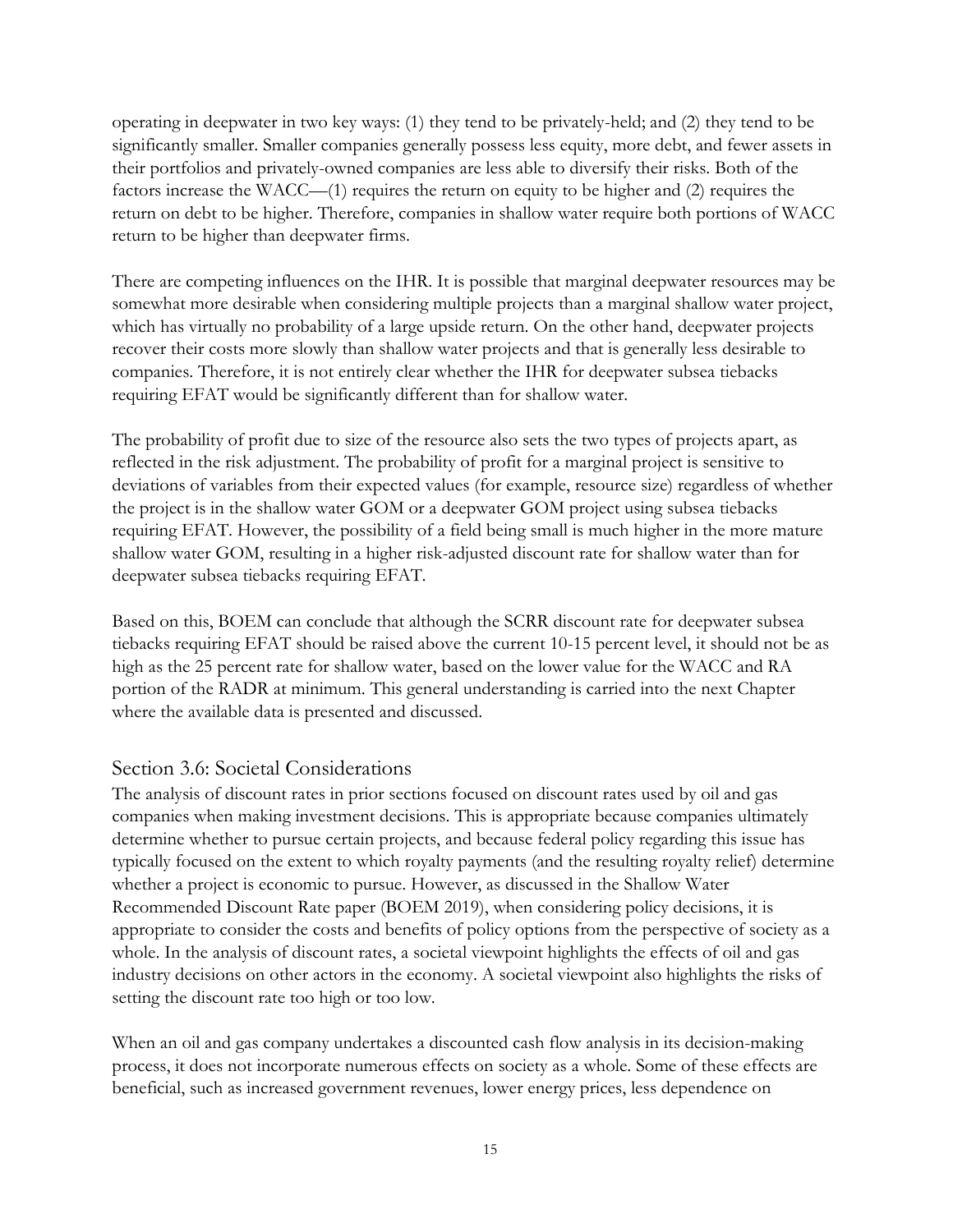substitute energy sources, and less economic inefficiency due to fewer stranded resources. Other effects, such as potential environmental impacts, may be negative (depending on the alternatives). An important issue that is not sufficiently captured in an individual company's analysis is the possibility that marginal resources in deepwater may remain permanently stranded because companies will opt to place limited development resources towards larger or more lucrative deepwater prospects. Additionally, because oil and gas companies are not considering spare capacity at existing facilities, the possible removal of those facilities, or the risk that not using the facilities while they are still operational to access marginal resources, the resources are less likely to be developed in the future.

The OCS Lands Act authorizes the Secretary of the Department of the Interior to issue regulations in the interest of conservation of OCS natural resources.<sup>10</sup> Conservation of OCS resources promotes economic efficiency, and from an economic perspective, it would be preferable for leasing, development, and production activities to be carried out in a manner that increases the net economic value to society from the development of OCS resources.

In the context of marginal GOM deepwater subsea tiebacks requiring enhanced flow assurance development, conservation of resources is a concern because the existing facilities that could host tiebacks are required to be removed at the end of their design life unless an extension is granted, assuming the facility meets engineering and safety parameters. BSEE estimates that 48 percent of GOM average daily oil production from deepwater facilities (facilities in water depths greater than 200 meters) have less than 10 years of remaining permitted design life and that approximately four out of five deepwater facilities are producing at rates less than 50 percent of their daily oil nameplate capacity. Based on that data, BSEE estimates that by 2025, 32 percent of deepwater facilities, representing 24 percent of GOM average daily oil production, are scheduled to reach the end of their permitted design life. Further, BSEE asked BOEM to estimate the contingent resources within 30 to 60 miles of deepwater GOM facilities as these could be targeted by subsea tiebacks with EFAT. BOEM estimates that there are approximately 4.5 billion barrels of oil equivalent (BOE) of contingent resources in this 30 to 60 mile band around existing platforms. Additional information on facility utilization rates is available in Appendix A.

Once infrastructure is removed, it is unlikely that similar infrastructure will be re-installed in the future because of the significant costs involved. Therefore, oil and gas companies, and society as a whole, may eventually lose the option to develop some marginal deepwater resources even if economic conditions become more favorable in the future. To the extent that technology continues to develop toward longer, more efficient subsea tiebacks, more distant facilities could become suitable for tieback. However, in that event, larger deepwater resources would still be relatively more attractive to developers, likely leaving marginal resources undeveloped. Therefore, one can view the determination of discount rates as a policy lever to better account for these societal interests.

It is also important to consider the risks to society of setting discount rates too low or too high. If the government sets discount rates too low, certain projects may not be pursued (that may have

 $\overline{a}$ <sup>10</sup> 43 U.S.C. § 1334(a)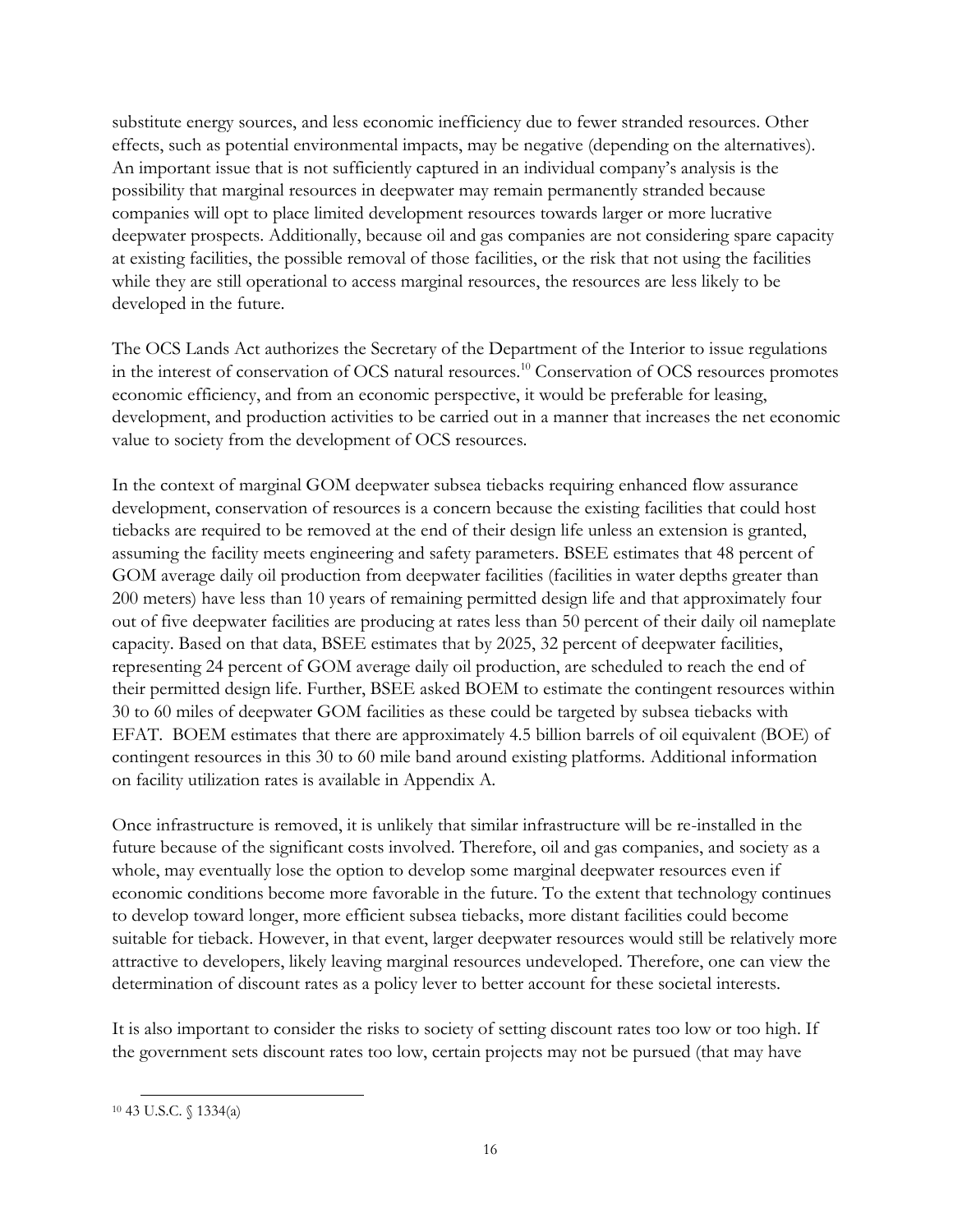been pursued if appropriate discount rates were used) and resources may become stranded. As mentioned previously, society may also lose the value of the option to develop certain marginal deepwater oil and gas resources in the future. If the government sets discount rates too high, it will encourage royalty-relief applications for projects that would have proceeded without royalty relief. Thus, the government could lose royalty revenue. In addition, for very marginal projects, setting the discount rate too high may lead to the conclusion that no amount of royalty relief would make these projects economic, and thus the projects would not be pursued. These effects highlight the need to select discount rates that appropriately balance society's varied interests.

# Chapter 4: Analysis of Data Sources for Discount Rates

The discount rates the government uses for evaluating SCRR applications should be similar to the rates companies use when evaluating similar upstream oil and gas investment opportunities. Unfortunately, the discount rates companies use, and the evaluation techniques they employ, differ across companies and are proprietary. There are several methods for estimating companies' discount rates. These methods include (1) measuring the cost of capital from financial data, (2) estimating the average return on upstream oil and gas investments, and (3) surveying companies to elicit their discount rates. There are various data and confidentiality limitations regarding methods 1 and 2. Therefore, this Chapter will summarize the available data from surveys and related reports. Section 4.1 will describe discount rate data from the Society of Petroleum Evaluation Engineers (SPEE). Section 4.2 will discuss other useful data sources. The data sources and data have been re-examined, expanded, and updated where appropriate to reflect new information that has emerged since the Shallow Water Recommended Discount Rate paper (BOEM 2019). Section 4.3 analyzes the entirety of the data presented.

## Section 4.1: Society of Petroleum Evaluation Engineers Data

The SPEE conducts an annual survey of their members regarding upstream resource evaluation topics. The survey asks members a wide range of questions, including questions about SPEE member companies' RADRs used for different types of projects. BOEM acquired reports that summarized the data from the 2016, 2017, 2018, and 2020 surveys.<sup>11</sup> The majority of survey responses came from employees of either exploration and production companies or oil and gas consulting companies, whose job functions primarily entail property valuation, reserves estimation, or acquisition and divestiture activities. The surveys do not differentiate between offshore and onshore evaluation methods.

In the 2020 SPEE survey, nearly 81 percent of respondents were located in the United States, and the vast majority of them spent a significant amount of time evaluating resources in the United States. When asked for reasons why RADRs were used to evaluate assets, 78 percent of respondents stated that reserve risk made the use of RADRs appropriate in their evaluations. Other reasons that were cited in over 44 percent of responses include price uncertainty, expense uncertainty, mechanical risk, and political regulatory uncertainty.

 $\overline{a}$ <sup>11</sup> BSEE acquired the 2020 SPEE survey on behalf of BOEM.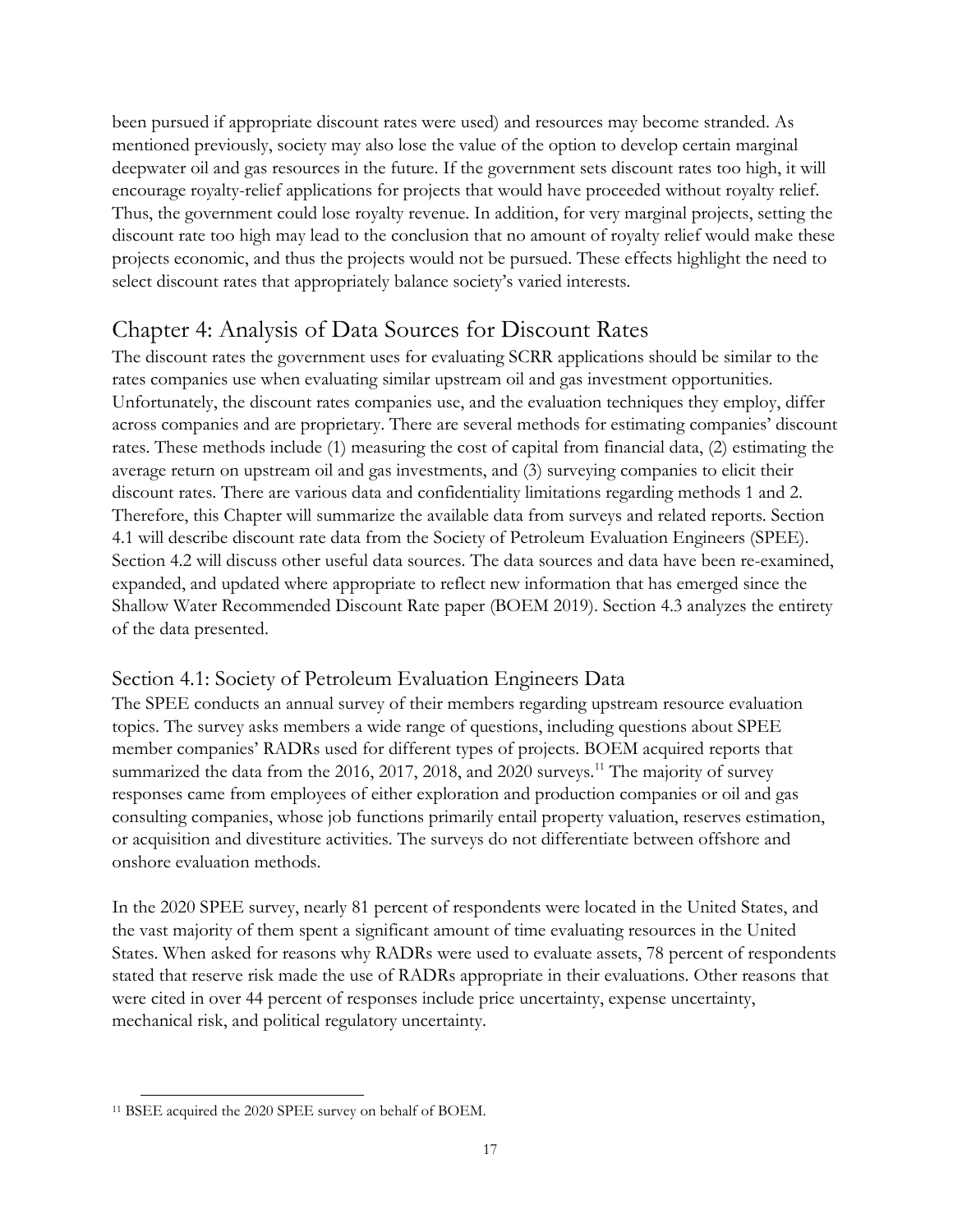The 2020 SPEE survey asked members for the actual RADRs used when evaluating projects by the categories of resources they target. As one would expect, the less certainty companies had regarding the volume of recoverable resources, the higher the RADR used to evaluate these projects. Creating asset decline curves and cash flow models is straightforward when the asset being evaluated is proved, developed, or producing. While there is risk involved with any investment decision, the reserve risk is mitigated when companies are more certain about the recoverable resource. This is why proved undeveloped reserves require a lower RADR than probable reserves. BOEM found the discount rate percentage for probable reserves the most applicable for shallow water projects in its Shallow Water Recommended Discount Rate paper (BOEM 2019), but believes that proved reserves provides a better comparison for deepwater resources accessed using subsea tiebacks that require EFAT. This is because there is substantial liklihood that a sufficient quantity of resources exist for deepwater projects that require EFAT. In addition, setting a unique discount rate for subsea tiebacks that require EFAT is a more targeted effort than BOEM's effort to set a general shallow water discount rate. While an operator may occasionally drill an exploratory well for subea tiebacks that require EFAT, BOEM feels it appropriate to develop a discount rate comparison for the primary targets of this policy (reserves that are very likely to exist). Therefore, BOEM used the proved reserves category for comparison purposes. Additionally, as discussed in other parts of this paper, there is strong evidence indicating that the discount rate for deepwater subsea tiebacks requiring EFAT should be lower than for shallow water.

The 2020 SPEE survey results show that the median RADR (the P50 value)<sup>12</sup> used for proved undeveloped reserves is around 20 percent. Similarly, the 2016 and 2017 SPEE surveys found that the median RADR used for proved undeveloped reserves was 20 percent and the 2018 survey shows results that appear to be very close to 20 percent but possibly slightly lower.

A limitation of the SPEE median RADR data is that some of the survey responses relate to RADRs used for purposes somewhat different from oil and gas exploration and development. For example, RADRs are also used for asset acquisitions and overall corporate valuations. The 2017 SPEE survey presented results for the different categories of use (the SPEE data for other years did not provide these breakouts). The 2017 SPEE data found that the mean RADR used for oil and gas field development was 19.5 percent (sample size=24), and the mean RADR used for decisions to drill exploration wells was 17.4 percent (sample size=20). However, there were wide ranges of RADRs used and this would presumably encompass the full range of reserve types.

### Section 4.2: Other Data Sources

Limited data is available regarding the discount rates used by oil and gas companies. Apart from SPEE data, most data available comes from Wood Mackenzie, the state of Texas, and other countries.

The Texas Comptroller of Public Accounts (2020) calculates discount rates based on the weighted average cost of capital of 18 petroleum companies. The Texas Comptroller does allow discount rate adjustments for property-specific risk considerations. The average range of discount rates for 2020

 $\overline{a}$ <sup>12</sup> The probability that 50 percent of the results will be equal or greater than this result.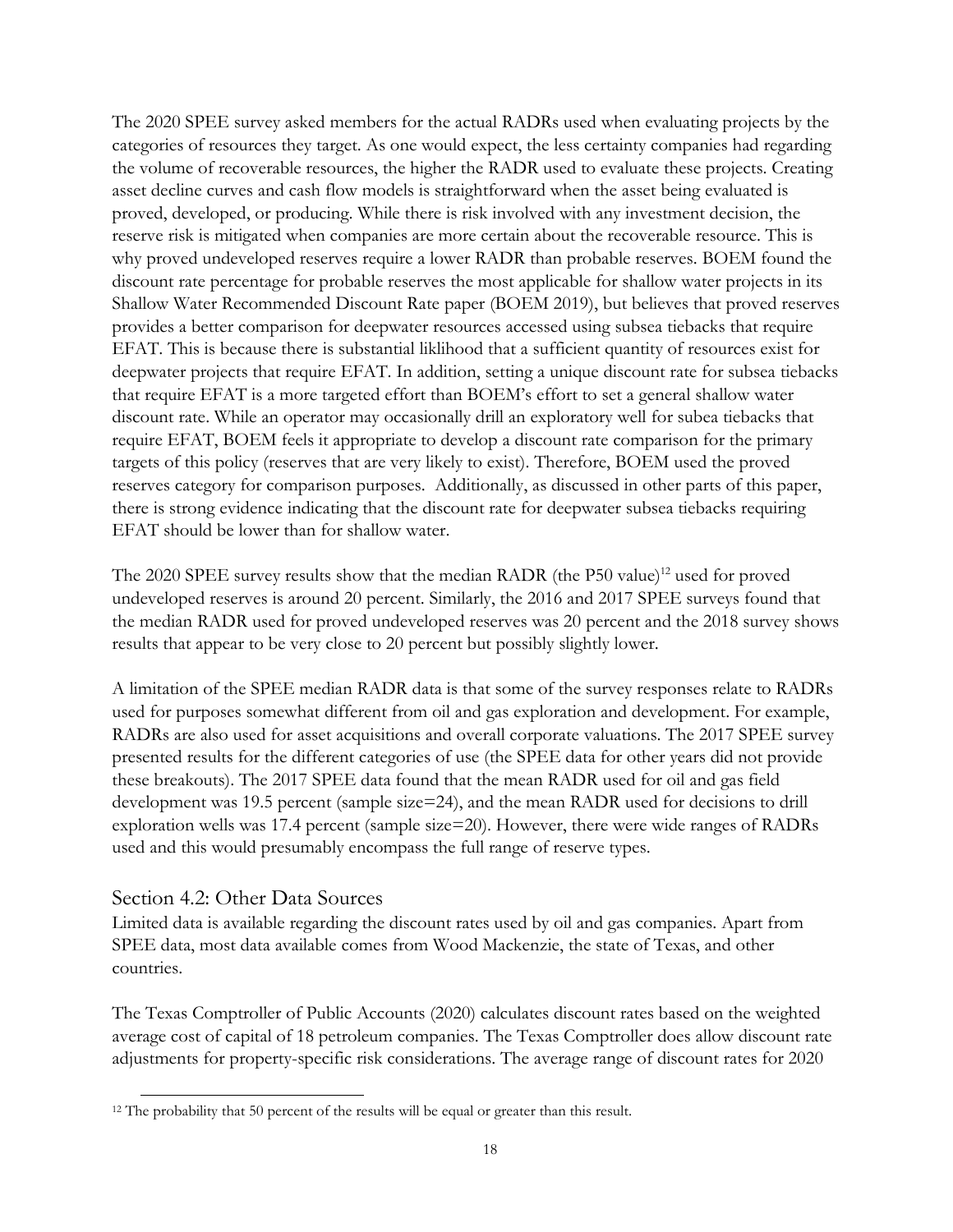was 10.52 percent to 17.79 percent, a decrease from the 2018 rates of 14.62 percent to 20.81 percent. The Texas Comptroller specifies that the discount rate for offshore properties is 2 percentage points higher than the average discount rate, making the range 12.52 percent to 19.79 percent.

Oil and Gas Journal (2018) provides discount rate data from Wood Mackenzie's 2017 and 2018 annual surveys of upstream oil and gas companies.<sup>13</sup> The discount rates for various project categories in 2017 and 2018 were:

- Unconventional projects: 14.0 percent in 2017; 14.1 percent in 2018
- Deepwater projects: 15.9 percent in 2017; 14.8 percent in 2018
- Exploration projects: 15.8 percent in 2017; 14.8 percent in 2018

The Oxford Institute for Energy Studies (2019) emphasizes the risks of oil and gas projects in the context of a long-run transition towards renewable energy sources. This study cites survey results that a deepwater project has an average 18 percent discount rate.

Other countries also use discount rates to help calculate companies' discounted cash flows. The United Kingdom surveyed companies in 2017 and 2018 calculating out a "satisfactory expected commercial return" (SECR). The United Kingdom aims to maximize the expected net value of economically recoverable petroleum. The Oil and Gas Authority (OGA), the U.K.'s regulatory authority, sets discount rates based on the WACC. The current discount rate OGA sets for the U.K. Continental Shelf is between 5 percent and 12.75 percent in nominal terms. The OGA has found this is reflective of companies operating on their Continental Shelf and equivalent to a 10 percent real discount rate.

## Section 4.3: Analysis of Available Data

The SPEE surveys (for 2016, 2017, 2018, and 2020) provide the most detailed discount rate data. These surveys report that the median discount rate used for proved undeveloped reserves (the category just below the one used for shallow water) was approximately 20 percent. While informative, some of the survey responses related to discount rates for uses other than oil and gas exploration and field development. The 2017 SPEE survey was the only survey to provide discount rates specifically for these categories. The 2017 SPEE survey found that the mean RADR used for field development was 19.5 percent and the mean RADR used for exploration wells was 17.4 percent, but this likely includes more than just proved undeveloped reserves.

These mean values are roughly consistent with the the rates from the Texas Comptroller (Texas Comptroller of Public Accounts 2018 and 2020), as well as those for deepwater projects cited in the Oxford Institute for Energy Studies (2019). On the other hand, the data from the Oil and Gas Journal (2018) and, particularly, the discount rates cited by the U.K.'s OGA (The Oil and Gas Authority 2015, 2017, and 2018) are much lower than those presented by the SPEE: around 15 percent and 12 percent, respectively, although the latter is for the U.K.'s Continental Shelf.

 $\overline{a}$ <sup>13</sup> No data are available for 2019.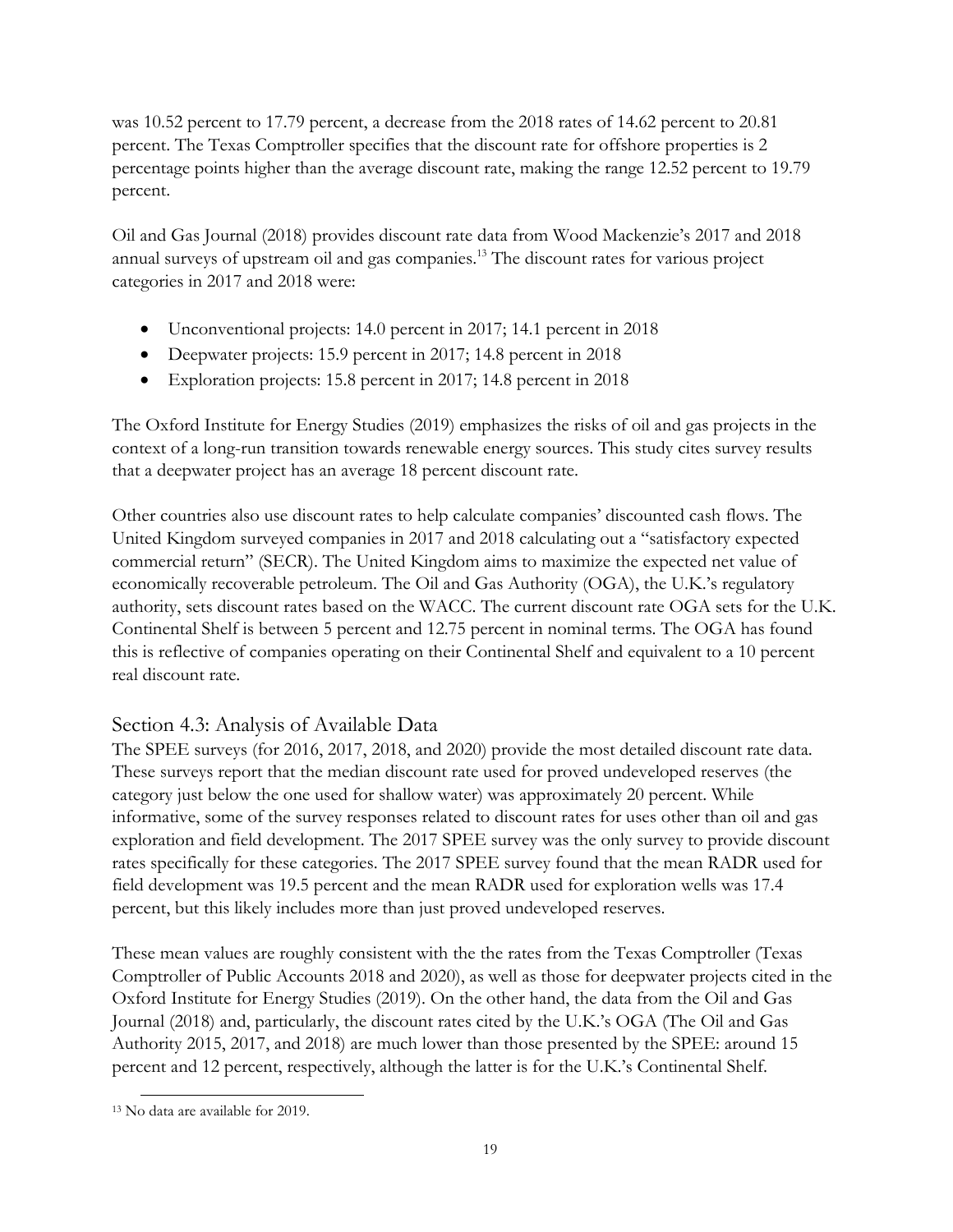# Chapter 5: Recommendations

## Section 5.1: Discount Rate Recommendation

Deepwater subsea tiebacks that require EFAT have unique characteristics and risks that warrant a somewhat higher rate of return than traditional deepwater projects. These projects entail additional risks associated with both project costs and potential development problems that result from reliance on complex flow assurance technologies. Subsea tiebacks that require EFAT frequently target low- or moderate-sized reservoirs, increasing the economic risk of a project. As the GOM basin matures and the larger reservoirs are developed, the remaining fields become more marginal. Subsea tiebacks utilizing EFAT areessential to developing these increasingly marginal fields, and an above-average discount rate is justified to balance the additional risk these project developers inevitably take on.

BOEM recommends that BSEE allow companies to self-report discount rates, but that BSEE impose an upper bound on reported discount rates. BOEM recommends setting this upper discount rate bound at 20 percent for deepwater subsea tiebacks that require EFAT. This discount rate bound is generally consistent with data from the SPEE and the Texas Comptroller of Public Accounts. This 20 percent discount rate bound is greater than the upper bound for the rest of the deepwater (15 percent) but less than the upper bound for shallow water (25 percent). BOEM believes this is appropriate since deepwater subsea tiebacks that require EFAT typically warrant a somewhat higher rate of return than a standard deepwater project to induce development of a marginal resource with additional technological complexities. However, the risk characteristics of these projects are distinct from those associated with shallow water, and the nature and structure of companies operating in deepwater are such that subsea tiebacks that require EFAT do not require a discount rate as high as shallow water projects. This assessment takes into account typical reservoir sizes, development costs, activity trends, typical company characteristics, and macroeconomic trends. This increase in the upper discount rate bound from 15 percent to 20 percent for deepwater subsea tiebacks that require EFAT should lessen the likelihood of stranding resources, allow companies to earn appropriate rates of return, and allow the federal government to receive appropriate royalty payments.

### Section 5.2: Practical Considerations

Defining a subsea tieback that requires EFAT (and thus, identifying the projects that are eligible for a higher discount rate) is a complex issue. In general, BOEM defers to BSEE to develop the appropriate definition. BSEE has provided BOEM with preliminary guidance regarding how it will define these projects. BSEE's definition will center around the enhanced flow assurance technology required and will include conditions regarding what makes projects eligible that will be evaluated when reviewing SCRR applications. BSEE's evaluation of an application for EFAT will consider the complexities involved and ensure that they meet these definitions and conditions as approximations of the risk factors that warrant a higher discount rate.

The technologies referenced in Chapter 2 may or may not be considered by BSEE as proven for use in the United States and operators should defer to BSEE guidance that specifically outlines the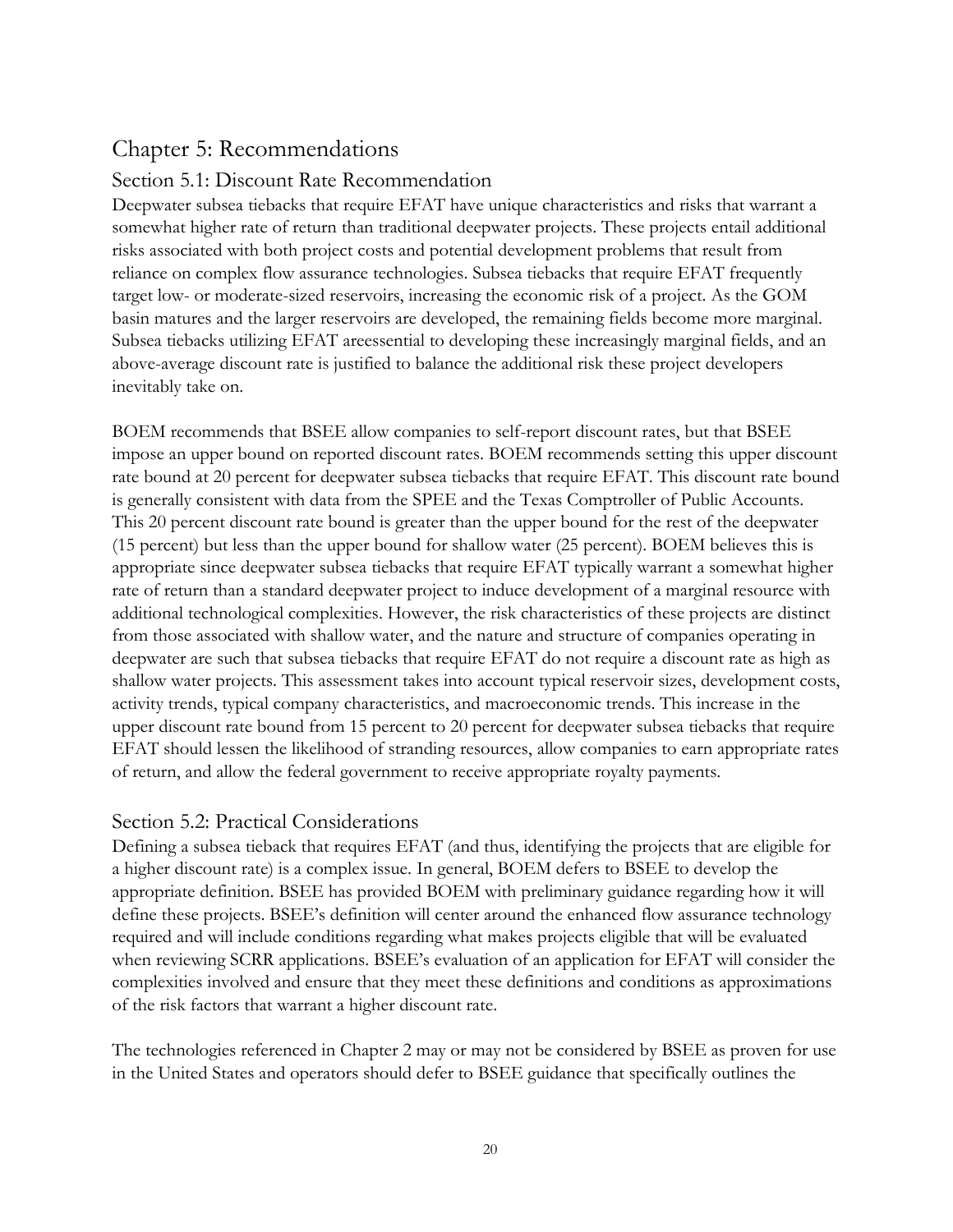acceptable technologies, strategies, and cost requirements necessary for a project to qualify.<sup>14</sup> Therefore, BSEE should monitor operator behavior to see how well their definitions target the intended projects and limit unintended consequences. BSEE should also verify that the enhanced flow assurance technology expenditures outlined in an operator's plan are consistent with the expenditures the operator ultimately makes. In addition, this policy should not reverse the general behavior of companies to target the more profitable remaining resources first, followed by the marginal resources. These considerations lend support to not creating too large of a difference between the general deepwater discount rate and the discount rate for deepwater subsea tiebacks that require EFAT. These considerations also provide support to moving gradually with policy changes to observe operator behavior. BOEM has determined that increasing the upper bound discount rate for subsea tiebacks that require EFAT from 15 percent to 20 percent is consistent with these considerations.

## Chapter 6: Conclusions

BOEM has examined the available research and data regarding the appropriate discount rates to use in the context of royalty relief applications for deepwater subsea tiebacks that require EFAT. When determining its policy recommendations, BOEM accounted for the numerous factors that determine discount rates, and the fact that these projects likely entail somewhat above-average risks. BOEM recommends that BSEE allow companies to self-report discount rates, but that BSEE impose an upper bound on reported discount rates of 20 percent for deepwater subsea tiebacks requiring EFAT. This 20 percent upper bound would allow companies to earn appropriate rates of return, help ensure deep water resources are not stranded, and protect the government's right to receive appropriate royalty payments.

## References

BOEM. 2019. Recommended Discount Rates and Policies Regarding Special Case Royalty Relief for Oil and Gas Projects in Shallow Water. Accessed at: [https://www.boem.gov/sites/default/files/documents/oil-gas-energy/energy](https://www.boem.gov/sites/default/files/documents/oil-gas-energy/energy-economics/SW_SCRR_Discount_Rate_Paper.pdf)[economics/SW\\_SCRR\\_Discount\\_Rate\\_Paper.pdf.](https://www.boem.gov/sites/default/files/documents/oil-gas-energy/energy-economics/SW_SCRR_Discount_Rate_Paper.pdf)

BOEM. 2020. Royalty relief information. Website: [https://www.boem.gov/Royalty-Relief-](https://www.boem.gov/Royalty-Relief-Information/)[Information/](https://www.boem.gov/Royalty-Relief-Information/)

Corporate Finance Institute. 2019. WACC: What is WACC, its formula, and why it's used in corporate finance. Website:

 $\overline{a}$ <sup>14</sup> BSEE has provided the following preliminary scope of an enhanced subsea tieback project. Technologies like subsea booster pumps which are proven for use in the Gulf, but involve significant scope of supply (specialized and fully qualified offshore equipment designed to operate long-term) in order to enable subsea tieback production that would otherwise not be feasible, may be eligible. These types of technology, which require specialized design, fabrication, and installation for equipment and configurations both subsea and topsides, (including large-footprint subsea structures requiring engineered foundations, dedicated power generation subsea, and additional control- or power-related components in order to successfully use) are available, but not overly common flow assurance technologies.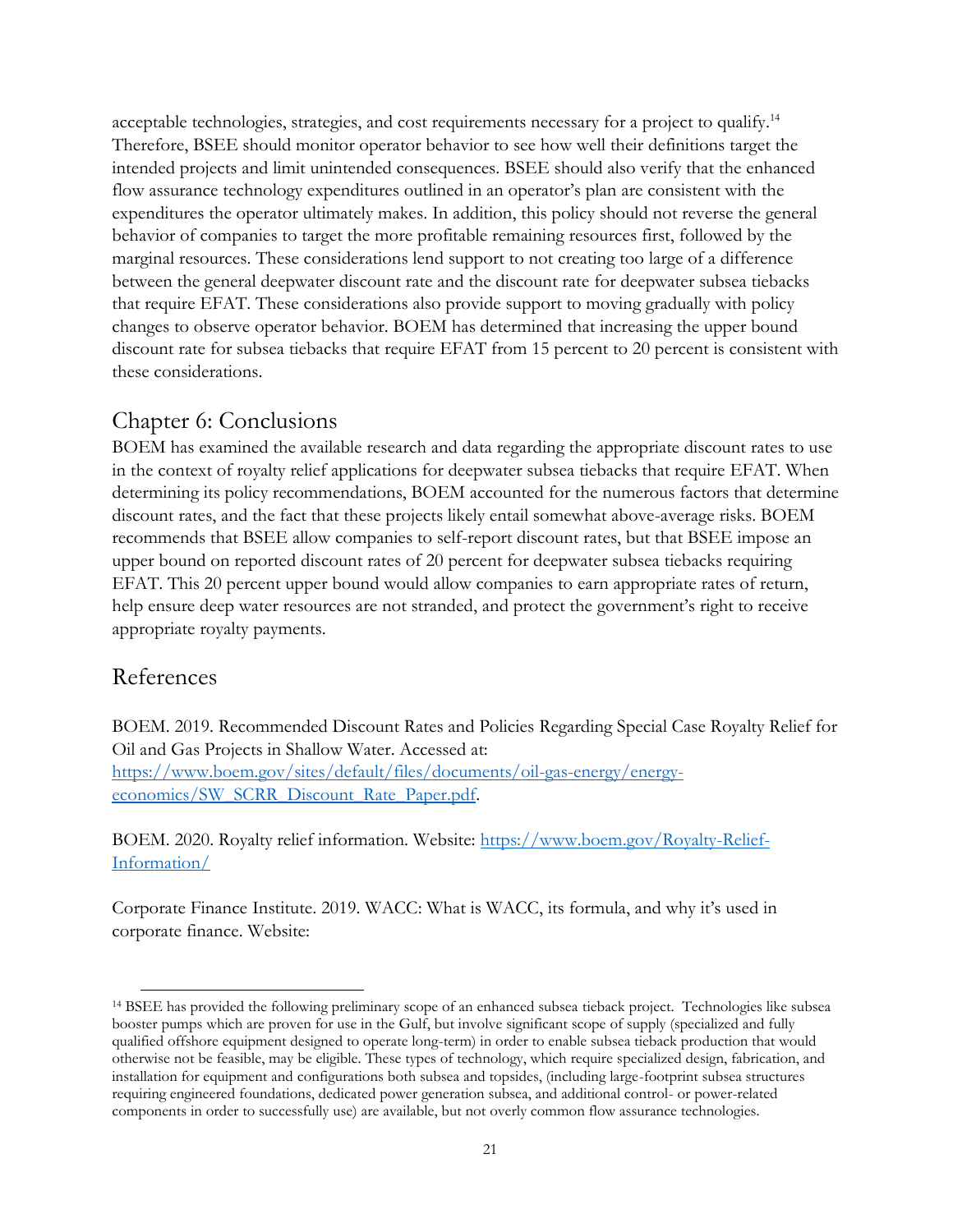[https://corporatefinanceinstitute.com/resources/knowledge/finance/what-is-wacc-formula/.](https://corporatefinanceinstitute.com/resources/knowledge/finance/what-is-wacc-formula/) Accessed on September 29, 2020.

Dickens, Ross N. and John Lohrenz. 1996. Evaluating oil and gas assets: option pricing methods prove no panacea. Journal of Financial and Strategic Decisions. Volume 9.

Fama, Eugene F. and Kenneth French. 1993. Common risk factors in the returns on stocks and bonds. Journal of Financial Economics 33 3-56.

IHS Markit. 2018. 2018 Comparative Analysis of the Federal Oil and Gas Fiscal Systems: Gulf of Mexico International Comparison. Prepared for BOEM, BSEE, and the Bureau of Land Management. Accessed at: [https://www.boem.gov/sites/default/files/oil-and-gas-energy](https://www.boem.gov/sites/default/files/oil-and-gas-energy-program/Energy-Economics/Fair-Market-Value/2018-GOM-International-Comparison.pdf)[program/Energy-Economics/Fair-Market-Value/2018-GOM-International-Comparison.pdf.](https://www.boem.gov/sites/default/files/oil-and-gas-energy-program/Energy-Economics/Fair-Market-Value/2018-GOM-International-Comparison.pdf)

Inkpen, Andrew and Michael Moffett. 2011. The global oil and gas industry: management, strategy, and finance.

Oil and Gas Journal. 2018. WoodMac: Upstream industry focused on financial health over growth.

Sharpe, W.F. 1964. Capital asset prices: A theory of market equilibrium under conditions of risk. Journal of Finance, 19 pp 425-442.

Society of Petroleum Evaluation Engineers. 2016. The Society of Petroleum Engineers thirty-fifth annual survey of parameters used in property evaluation. Presentation slides used at the 2016 annual meeting of the Society of Petroleum Evaluation Engineers.

Society of Petroleum Evaluation Engineers. 2017. The Society of Petroleum Engineers thirty-sixth annual survey of parameters used in property evaluation. Presentation slides used at the 2017 annual meeting of the Society of Petroleum Evaluation Engineers.

Society of Petroleum Evaluation Engineers. 2018. The Society of Petroleum Engineers thirtyseventh annual survey of parameters used in property evaluation. Presentation slides used at the 2018 annual meeting of the Society of Petroleum Evaluation Engineers.

Society of Petroleum Evaluation Engineers. 2020. The Society of Petroleum Engineers thirty-ninth annual survey of parameters used in property evaluation. Presentation slides used at the 2020 annual meeting of the Society of Petroleum Evaluation Engineers.

Texas Comptroller of Public Accounts. 2018. 2018 Property value study: Discount rate range for oil and gas properties.

Texas Comptroller of Public Accounts. 2020. 2020 Property Value Study: Discount Rate Range for Oil and Gas Properties.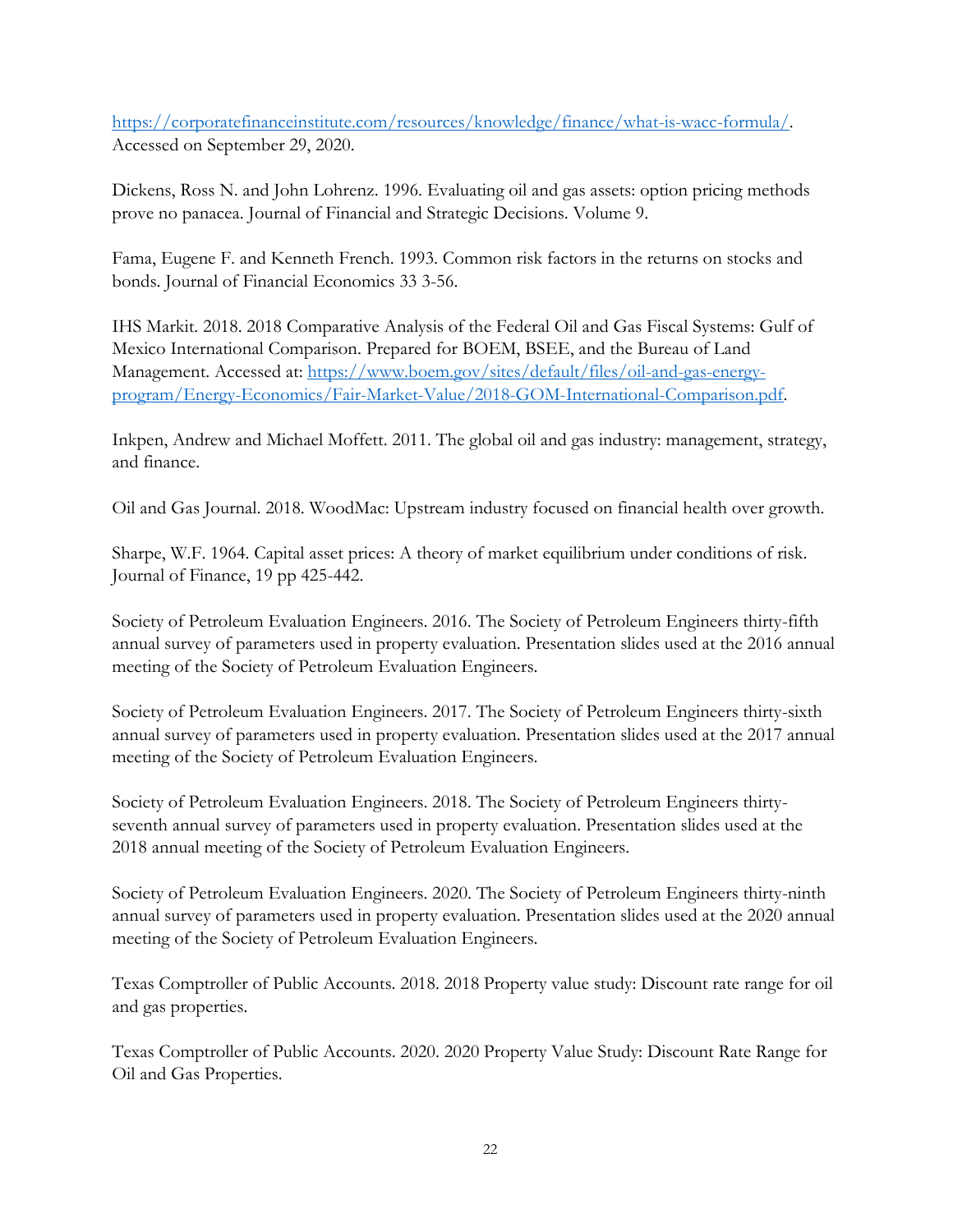The Oil and Gas Authority. 2015. The Maximising Economic Recovery Strategy For The UK.

The Oil and Gas Authority. 2017. Consultation on the approach to "satisfactory expected commercial return" in the MER UK Strategy.

The Oil and Gas Authority. 2018. Guidance on satisfactory expected commercial return (SECR).

The Oxford Institute for Energy Studies. 2019. Energy transition, uncertainty, and the implications of change in the risk preferences of fossil fuels investors.